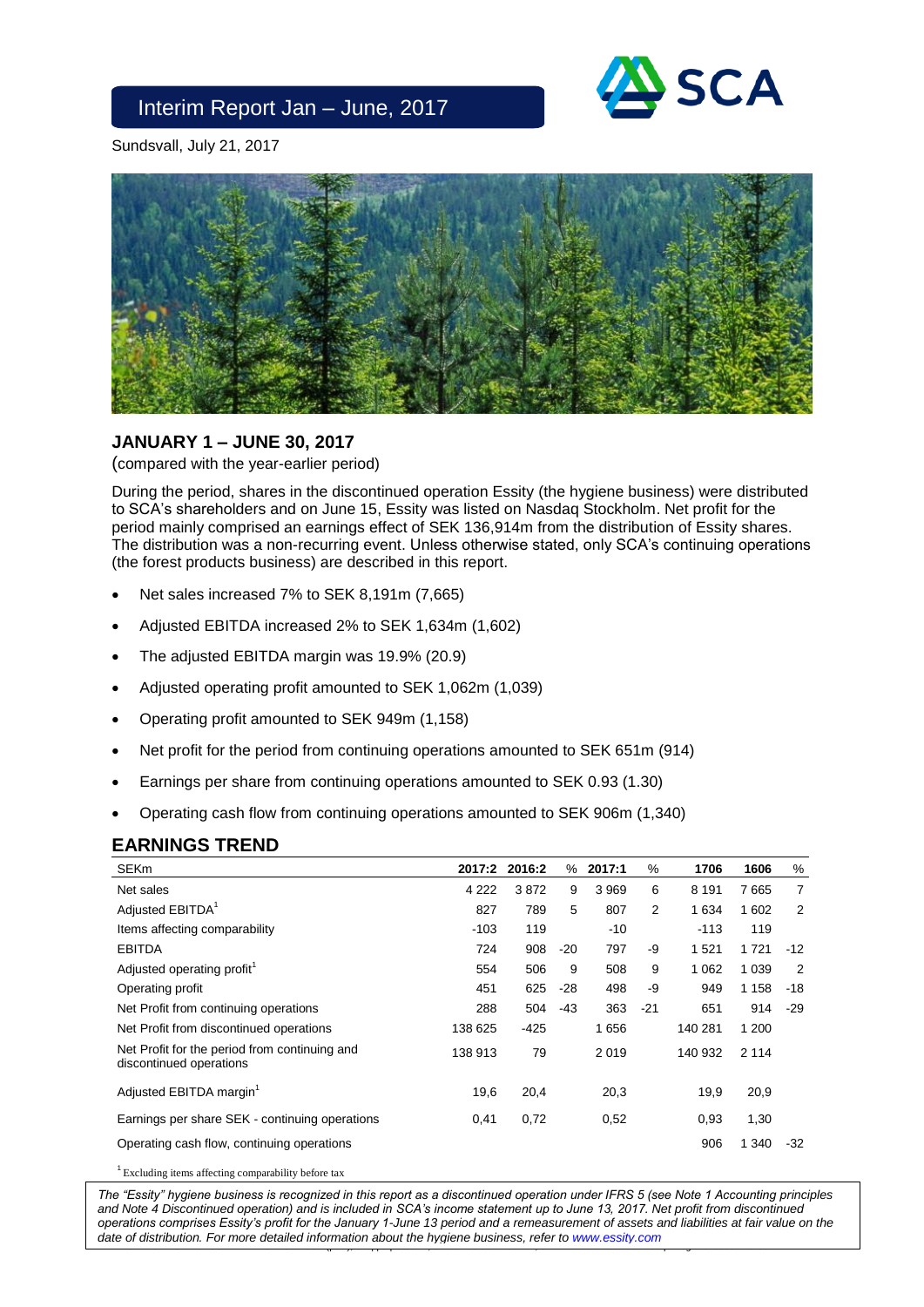### **COMMENTS ON THE FINANCIAL STATEMENTS**

The Annual General Meeting's decision to split SCA into two listed companies has been implemented. For every share in SCA, shareholders have received one new share in the global hygiene and health company Essity. SCA is therefore a focused and cost-efficient forest and forest products company.

The reported result for the second quarter of 2017 was significantly impacted by extended planned maintenance stops at several of SCA's mills. Earnings were similarly affected by costs for the recently completed company split, and for the major ongoing investment project at the Östrand pulp mill. Underlying earnings are stable.

General market conditions for forest industry products are relatively strong with high demand in China, North America and Europe. The exception is publication papers, which have been adversely impacted by a continued structural decline.

Supplies of timber are balanced in SCA's operating area, creating a stable raw material market.

The market balance is strong in the Wood segment, with favorable underlying demand, and prices have gradually risen. The market is driven by continued high levels of construction activity in the US and high demand for wood products in China. The European market is also strong where the building materials trade, in particular, has shown continued positive growth.

The market for kraftliner has shown strong growth in recent years and the beginning of 2017 was no exception. Underlying factors include growing online shopping and demands for high quality packaging, which are increasing the preference for kraftliner – a packaging material made from fresh fiber. We have seen stepwise price increases over the past six months and another price increase for unbleached kraftliner has been announced for August.

The pulp market developed favorably during the first six months of the year, with strong demand in China and relatively good demand in other markets. Market conditions were characterized by stable prices and volumes, with no significant inventory build-up to date due to increased production capacity. However, a weakened USD has recently resulted in lower delivery prices measured in Swedish kronor.

In view of the stable and long-term growing demand for long-fiber pulp, in particular from tissue and packaging producers, SCA decided in August 2015 to invest SEK 7.8bn in the expansion of the Östrand pulp mill. The project will double Östrand's capacity and make Östrand one of the most cost-efficient mills in the world for longfiber kraft pulp production. The project is on track in terms of both time and budget.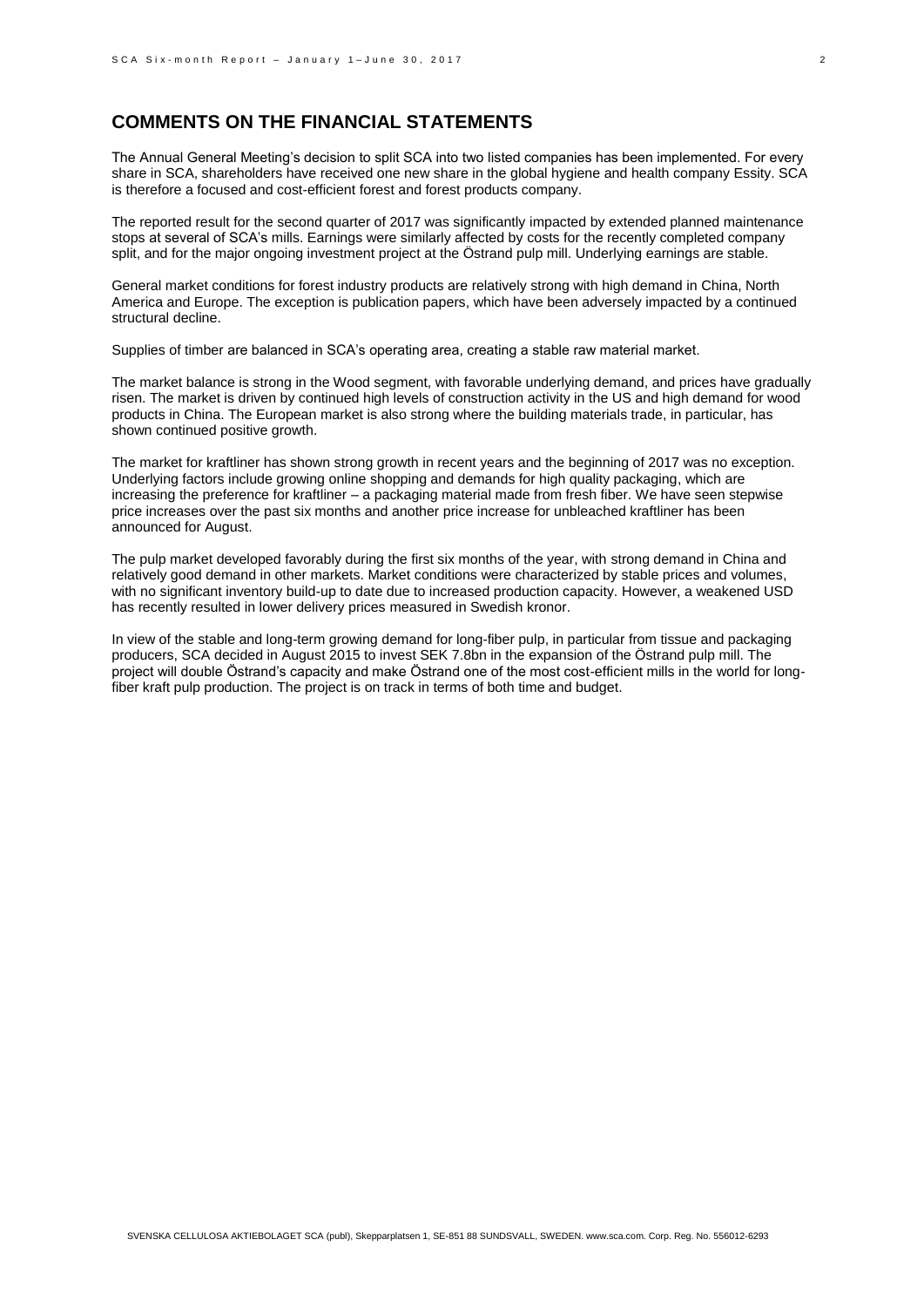





#### **Change in net sales (%)**

|           | 2017:2<br>VS.<br>2016:2 | 1706 vs.<br>1606 |
|-----------|-------------------------|------------------|
| Total     | 9                       | 7                |
| Price/mix | 3                       | 3                |
| Volume    | 5                       | 3                |
| Currency  | 1                       | 1                |

#### **GROUP**

### **SALES AND OPERATING PROFIT**

#### **January-June 2017 compared with January-June 2016**

The first six months of the year showed sales growth related to higher prices and higher volumes in the industrial units. Net sales increased 7%, of which volume accounted for 3%, price/mix for 3% and currency for 1%, and amounted to SEK 8,191m (7,665).

Adjusted EBITDA increased 2% to SEK 1,634m (1,602). The increase was mainly attributable to higher prices, positive exchange rate effects and larger delivery volumes. Higher raw material costs, a downward market revaluation of electricity certificates of SEK 55m (0) and higher planned project costs of SEK 50m (8) for the investment in Östrand had a negative impact on earnings. In addition, the negative impact of planned maintenance stops amounted to SEK 154m (98). See page 5 for details.

Items affecting comparability amounted to SEK -113m (119), comprising costs related to splitting the SCA Group into two listed companies, whereof SEK 56m is due to the separation of pension funds. The positive amount in the preceding year comprised a capital gain on the sale of shares in IL Recycling.

Adjusted operating profit increased 2% to SEK 1,062m (1,039).

#### **April-June 2017 compared with April-June 2016**

Net sales grew 9%, of which volume accounted for 5%, price/mix for 3% and currency for 1%, and amounted to SEK 4,222m (3,872).

Adjusted EBITDA increased 5% to SEK 827m (789). The increase was mainly attributable to higher prices, positive exchange rate effects and larger delivery volumes. Higher costs for raw materials and energy, partly due to a market revaluation of electricity certificates, had a negative impact on earnings. In addition, earnings were adversely impacted by SEK 143m (72) for planned maintenance stops and increased project costs of SEK 29m (4) for the investment in Östrand.

Items affecting comparability amounted to SEK -103m (119), comprising costs related to splitting the SCA Group into two listed companies, whereof SEK 56m is due to the separation of pension funds. The positive amount in the preceding year comprised a capital gain on the sale of shares in IL Recycling.

Adjusted operating profit increased 9% to SEK 554m (506).

#### **April-June 2017 compared with January-March 2017**

Net sales grew 6%, of which volume accounted for 4% and price/mix for 2%, and amounted to SEK 4,222m (3,969).

Adjusted EBITDA increased 2% to SEK 827m (807). The increase was primarily due to higher prices, larger delivery volumes and lower energy costs (mainly in relation to a downward market revaluation of electricity certificates with larger effect in the first quarter). Planned maintenance stops had a negative impact of SEK 143m (11).

Items affecting comparability amounted to SEK -103m (-10), comprising costs related to splitting the SCA Group into two listed companies, whereof SEK 56m is due to the separation of pension funds.

Adjusted operating profit increased 9% to SEK 554m (508).

#### **Change in adjusted EBITDA (%)**

|               | 2017:2<br>VS.<br>2016:2 | 1706 vs.<br>1606 |
|---------------|-------------------------|------------------|
| Total         | 5                       | 2                |
| Price/mix     | 25                      | 14               |
| Volume        | 2                       | 2                |
| Raw materials | -8                      | -6               |
| Energy        | -4                      | -6               |
| Currency      | 6                       | 5                |
| Other         | -16                     |                  |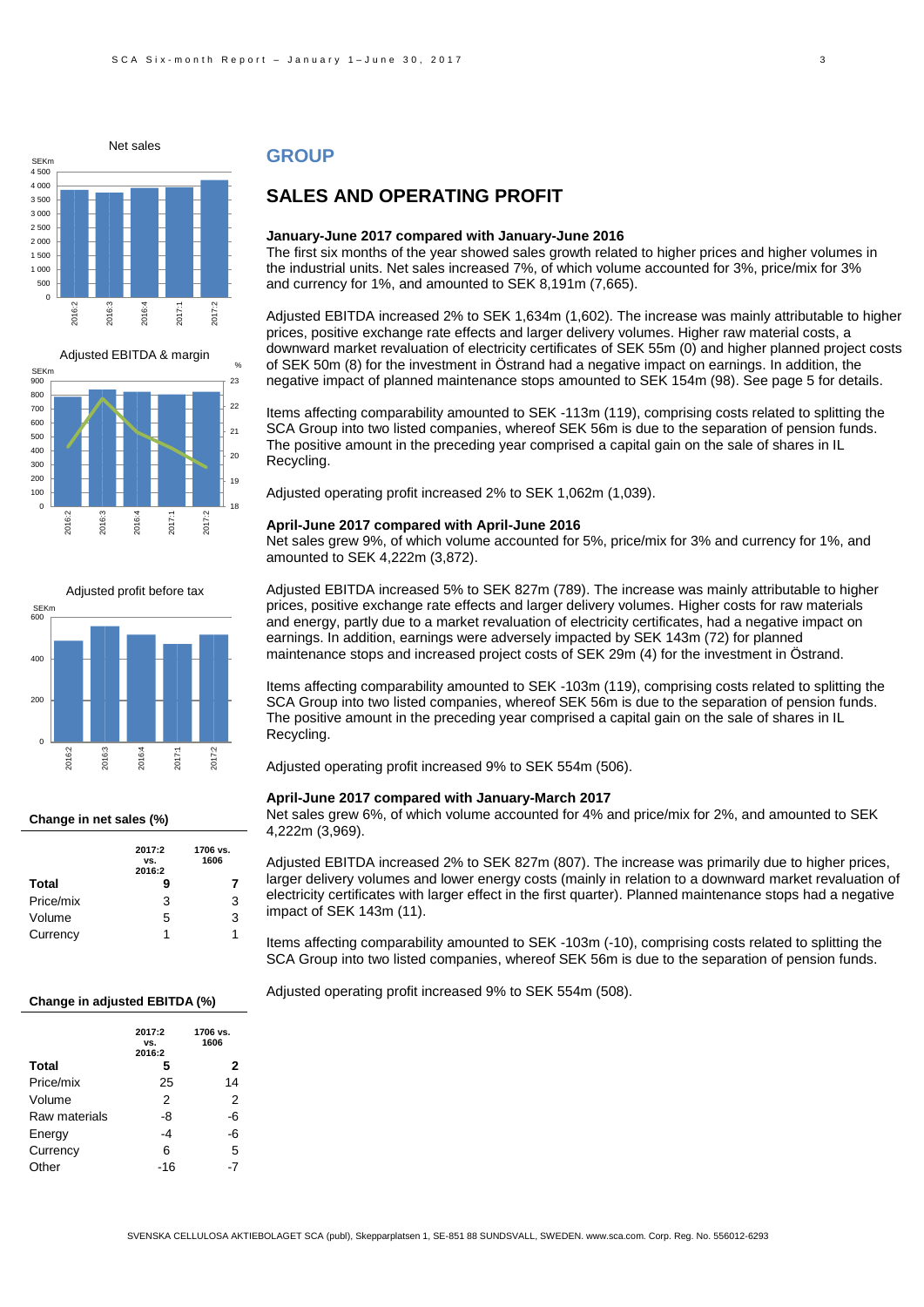

### **CASH FLOW**

### **January-June 2017 compared with January-June 2016**

The operating cash surplus amounted to SEK 1,300m (1,197). The cash flow effect from changes in working capital was SEK 41m (430). Working capital as a share of net sales decreased slightly. Current capital expenditures amounted to SEK -289m (-269). Operating cash flow was SEK 906m (1,340).

Strategic capital expenditures totaled SEK -1,476m (-882). The increase is primarily related to the ongoing investment in increased capacity at the Östrand pulp mill (see page 5). Cash flow before dividend, continuing operations, was SEK -662m (531).

Net cash flow from continuing and discontinued operations was SEK -27,133m (-7,118) The largest impact was due to the acquisition of BSN Medical in the discontinued operation (Essity) in the second quarter.

### **FINANCING**

In the second quarter, measures were taken to ensure that SCA's continuing operations, as previously decided and communicated, would achieve net debt of SEK 5,000m, proforma, at December 31, 2016. A dividend of SEK 4,214m was paid to the shareholders of SCA and capital of SEK 598m was injected into the subsidiary Essity AB. Combined with existing net debt of SEK 188m at December 31, 2016, these two measures resulted in the planned level of net debt.

The negative cash flow before dividend, combined with minor effects from translation differences and a remeasurement of equity, resulted in net debt of SEK 5,584m for SCA's continuing operations at June 30, 2017, an increase of SEK 584m compared with the proforma net debt at the beginning of the year.

In connection with the split, a new loan structure was established on June 15, 2017, comprising of bank loans from a group of four banks and a bilateral loan from Svensk Exportkredit. The total amount of these credits and committed credit facilities is SEK 9,500m. At June 30, 2017, SCA's gross debt amounted to SEK 7,750m, with an average maturity of 3.9 years and an average fixed-interest rate period of 5.1 months. Cash and cash equivalents amounted to SEK 1,139m.

At the end of the period, the debt/equity ratio was 0.16.

During the period, financial items amounted to SEK -75m (-40), mainly comprised financial expenses incurred up until the distribution of Essity AB.

### **TAX**

#### **January-June 2017**

Tax expense, including items affecting comparability, was SEK 223m, corresponding to a tax rate of 25.5%.

In the fourth quarter of 2016, a deferred tax asset of SEK 29m was recognized, related to the adjustment of income tax on capital gains on the sale of Laakirchen. In the second quarter of 2017, it was confirmed that no payment would be received, and therefore the tax asset was reversed. Tax expense for the year increased by SEK 29m as a result, which increases the effective tax rate but does not affect cash flow.

### **EQUITY**

#### **January-June 2017**

During the period, consolidated equity decreased SEK 43,804m to SEK 35,715m. Equity increased due to comprehensive income of SEK 141,177 for the period, and to a private placement of SEK 960m to non-controlling interests. Equity declined SEK 4,344m due to a cash dividend (of which SEK 4,214m was distributed to SCA's shareholders and the remaining amount to non-controlling interests), and SEK 181,690m due to the distribution of shares in Essity AB. Other items increased equity by SEK 93m.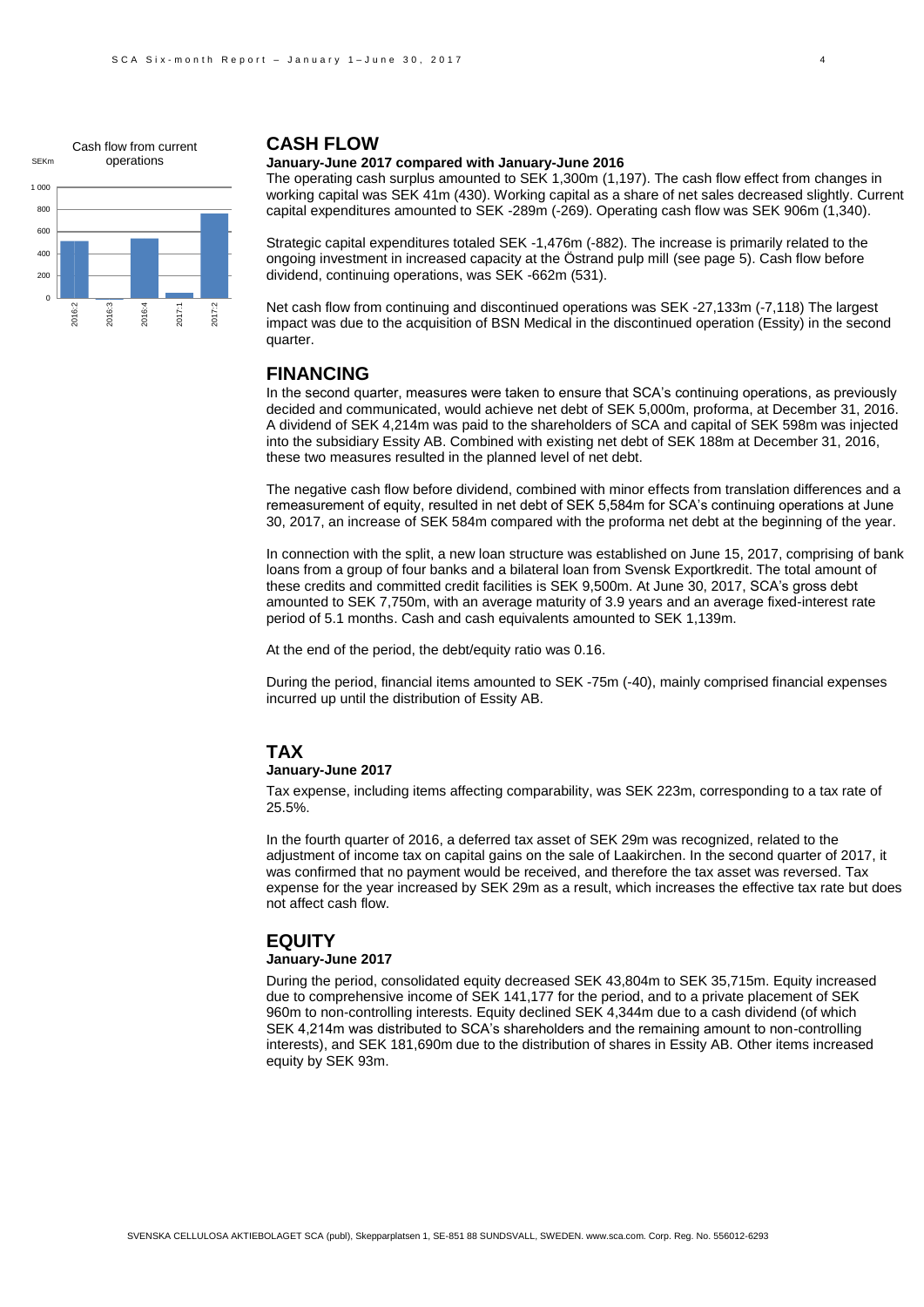### **CURRENCY EXPOSURE AND CURRENCY HEDGING**

Due to its strong focus on exports, SCA's operations are sensitive to currency fluctuations. About 80% of sales are priced in currencies other than SEK. Most purchasing is conducted in SEK, but some purchasing is carried out in foreign currencies. The net exposure for the three largest currencies during the January-June 2017 period are presented below, measured as sales in each foreign currency less purchases in the same currency.

| EUR.                      | <b>EUR 270m</b> |
|---------------------------|-----------------|
| USD                       | <b>USD 167m</b> |
| GBP                       | GBP 56m         |
| Other (translated to SEK) | <b>SEK 317m</b> |
| Total (translated to SEK) | SEK 5,011m      |

In accordance with SCA's Treasury Policy, this exposure is hedged to a certain extent. All balancesheet items in foreign currency are hedged, as is the foreign currency portion of decided and contracted investments in fixed assets. According to the policy, future transaction exposure may also be hedged. The company has hedged about 75% of the estimated net inflow of EUR over the next six months at the average exchange rate of EUR/SEK 9.52.

### **PROJECT-RELATED COSTS FOR THE INVESTMENT IN INCREASED PULP CAPACITY AT ÖSTRAND**

SCA decided in 2015 to invest in increased pulp production capacity at Östrand's pulp mill. The annual production capacity of bleached kraft pulp is planned to increase from today's level of 430,000 tons to about 900,000 tons. The investment is expected to amount to around SEK 7.8bn during a three year period.

By June 2017, about SEK 4.1bn had been invested in the Östrand project, corresponding to about 53 % of the total investment. Start-up of production is planned to June 2018. The project will double Östrand's capacity and make Östrand one of the most cost-efficient mills in the world for long-fiber kraft pulp production.

The project is on track in terms of both time and investment expenditure.

During the investment period project related costs will negatively affect results. Increased cost for wood handling, depreciation and temporarily increased staffing are the main cost drivers impacting the project-related costs during the investment period. For full-year 2017, project costs before tax are expected to be about SEK 150m, of which depreciation accounts for approximately SEK 50m. Full-year 2016 project costs before tax were about SEK 75m, of which depreciation accounted for approximately SEK 45m.

### **PLANNED MAINTENANCE STOPS**

End September/early October 2017 there will be maintenance stops at the kraftliner mill in Obbola (Paper). In the fourth quarter, there will be a maintenance stop at Östrand (Pulp). The estimated effect of the maintenance stops on operating profit is calculated as the total of the direct cost for the maintenance and the loss of income from reduced production during the stop.

|       | 2016<br>Outcome |    |    |    |                | 2017     |     |    |    |       |
|-------|-----------------|----|----|----|----------------|----------|-----|----|----|-------|
|       |                 |    |    |    | <b>Outcome</b> | Forecast |     |    |    |       |
| SEKm  | Q1              | Q2 | Q3 | Q4 | Total          | Q1       | Q2  | Q3 | Q4 | Total |
| Pulp  | 24              | 24 | 24 | 23 | 95             | 8        | 65  | 5  | 25 | 103   |
| Paper | 2               | 48 | 19 | 29 | 98             | 3        | 78  | 15 | 25 | 121   |
| Total | 26              | 72 | 43 | 38 | 193            | 11       | 143 | 20 | 50 | 224   |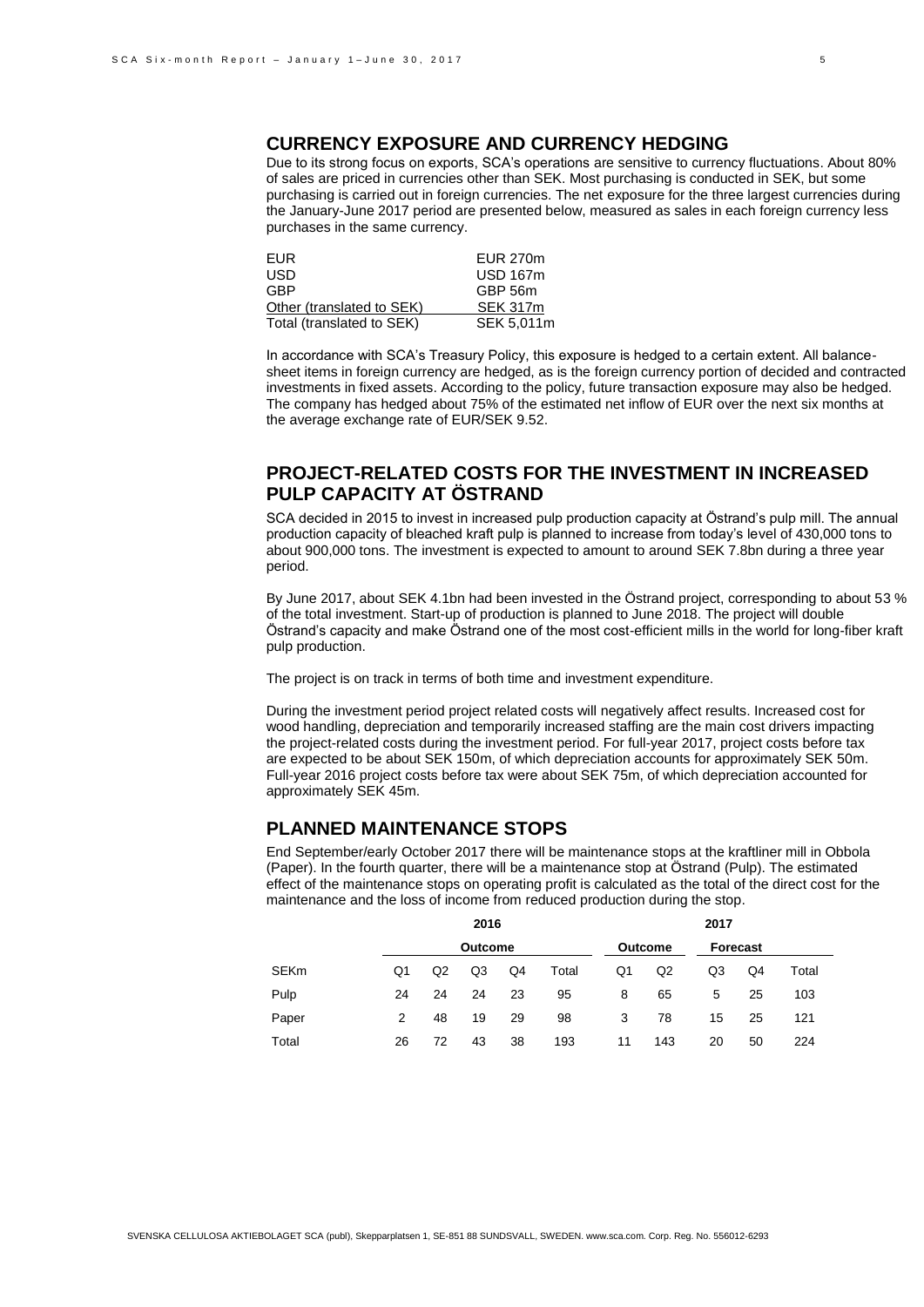Share of net sales \* 1706



before elimination of intra-Group sales

#### Share of adjusted EBITDA 1706\*\*



share calculated excluding central costs





#### **FOREST**

*The Forest segment manages 2.6 million hectares of forest land, of which 2 million is productive, and supplies timber to SCA's forest industry operations (Wood, Pulp and Paper). Roughly the same amount of timber that is harvested from SCA's own forests is purchased from other forest owners. By-products are used in energy production.* 

| SEKm                                          | 2017:2 | 2016:2 | %              | 2017:1 | $\%$  | 1706  | 1606       | %  |  |
|-----------------------------------------------|--------|--------|----------------|--------|-------|-------|------------|----|--|
| Net sales                                     | 1.210  |        | $-2$           | 1.312  |       |       |            | 4  |  |
|                                               |        | 1,234  |                |        | -8    | 2,522 | 2,421      |    |  |
| Adjusted EBITDA $^1$                          | 364    | 312    | 17             | 325    | 12    | 689   | 605        | 14 |  |
| Depreciation                                  | $-27$  | $-27$  |                | -28    |       | $-55$ | $-53$      | 4  |  |
| Adjusted operating profit <sup>1</sup>        | 336    | 285    | 18             | 297    | 13    | 633   | 552        | 15 |  |
| Adjusted EBITDA margin, $\% ^{1}$             | 30.1   | 25.3   |                | 24.7   |       | 27.3  | 25.0       |    |  |
| Adjusted operating margin, $\%^1$             | 27.8   | 23.1   |                | 22.6   |       | 25.1  | 22.8       |    |  |
| Adjusted return on capital employed, %        | 5.1    | 4.4    |                | 4.5    |       | 4.6   | 4.3        |    |  |
| Harvesting of own forest, thousand $m^3$ sub  | 1,353  | 1,322  | $\overline{2}$ | 664    | 104   | 2,017 | 1,833      | 10 |  |
| Change of value in biological assets (forest) | 103    | 101    | 2              | 231    | $-55$ | 334   | $373 - 10$ |    |  |
|                                               |        |        |                |        |       |       |            |    |  |

Excluding items affecting comparability

#### **Management of own forest**

Forest includes net sales of timber sourced from SCA's own forests, and from timber purchased from other forest owners, which is sold internally to SCA's forest industries. Pricing to the industry is based on Forest's external timber purchasing prices. Logistics cost savings generated by location swaps are reported in the industries. These sales of internally and externally purchased timber volumes supplied to SCA's forest industry operations together with the internal supply of by-products, represent Forest's net sales.

The proportion of timber harvested from own forest relative to deliveries from external suppliers varies between quarters. The change in value of the forest asset amounted to SEK 103m during the second quarter compared to SEK 231m during the first quarter. The expected change in value of the biological asset is distributed between the various quarters of the year based on the differences in harvesting levels from own forest.

During the first six months of the year, the volume of timber harvested from own forest was 2.0 million  $m<sup>3</sup>$  sub. The current planned rate of timber harvested from own forest is approximately 4.3 million m<sup>3</sup> sub per year.

#### **January-June 2017 compared with January-June 2016**

Net sales rose 4% to SEK 2,522m (2,421). The increase was related to higher delivery volumes. Prices were in line with the preceding year.

Adjusted EBITDA increased 14% to SEK 689m (605). The increase was attributable to the higher share of timber deliveries from SCA owned forest.

#### **April-June 2017 compared with April-June 2016**

Net sales decreased 2% to SEK 1,210m (1,234). The decrease was related to lower delivery volumes. Prices were in line with the preceding year.

Adjusted EBITDA increased 17% to SEK 364m (312). This increase was primarily attributable to a higher share of timber deliveries from SCA owned forest.

#### **April-June 2017 compared with January-March 2017**

Net sales decreased 8% to SEK 1,210m (1,312). The decrease was related to lower delivery volumes, in spite of higher harvesting volumes from SCA owned forest. Prices were in line with the year-earlier quarter.

Adjusted EBITDA increased 12% to SEK 364m (325). The increase was due to the substantially higher share of timber deliveries from SCA owned forest. Change in the value of the biological assets was lower, due to the higher harvesting volume of own forest, and amounted to SEK 103m (231).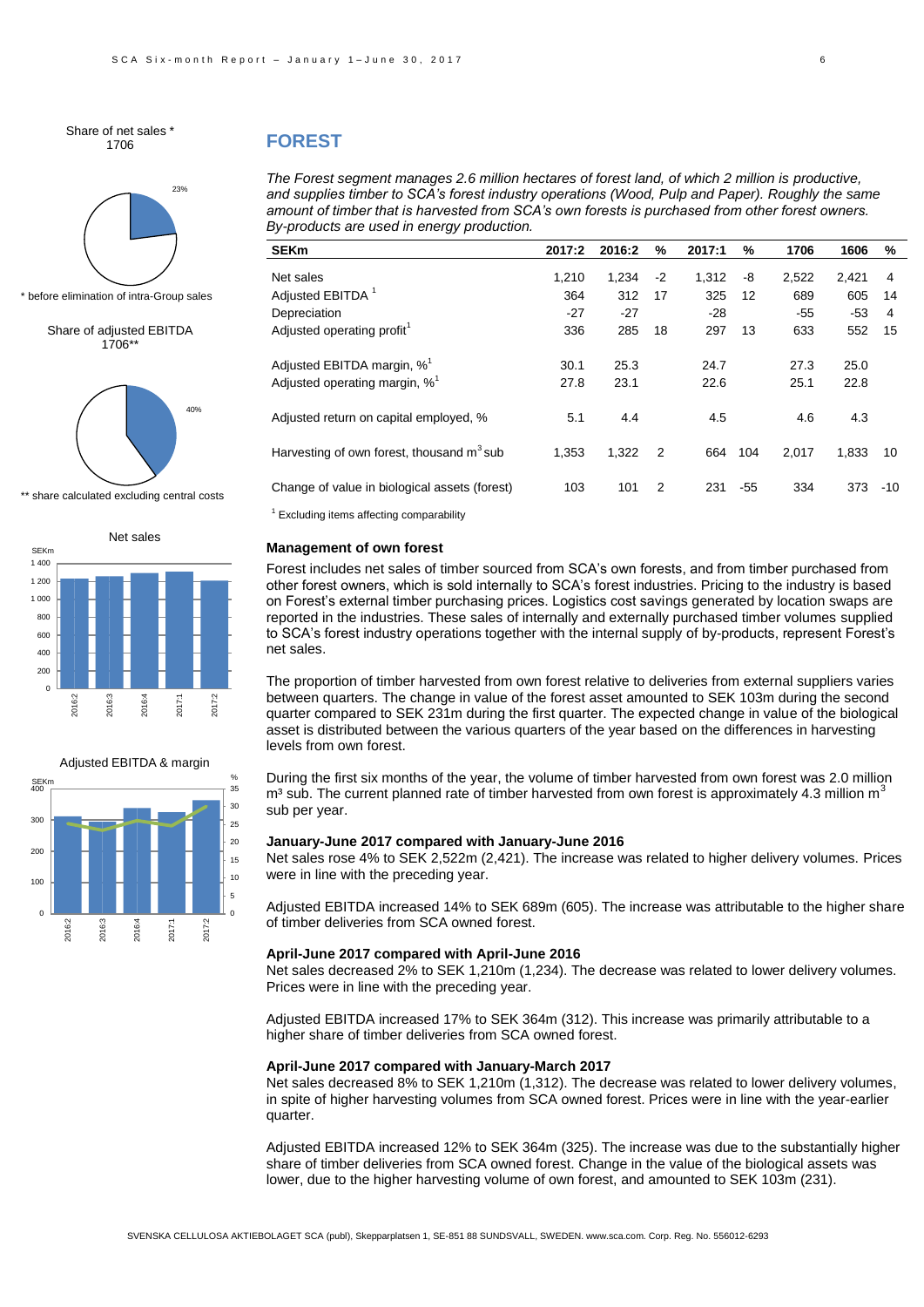### **WOOD**

Share of net sales \* 1706



\* before elimination of intra-Group sales

Share of adjusted EBITDA 1706\*\*



\*\* share calculated excluding central costs





*The Wood segment comprises five sawmills in Sweden, wood processing units with planing mills in Sweden, France and the UK, as well as a distribution and wholesale business. By-products are used in energy production.* 

| <b>SEKm</b>                                        | 2017:2 | 2016:2 | %  | 2017:1 | %     | 1706   | 1606  | %  |  |
|----------------------------------------------------|--------|--------|----|--------|-------|--------|-------|----|--|
|                                                    |        |        |    |        |       |        |       |    |  |
| Net sales                                          | 1.637  | 1.496  | 9  | 1.364  | 20    | 3.001  | 2.760 | 9  |  |
| Adjusted EBITDA <sup>1</sup>                       | 154    | 140    | 10 | 145    | 6     | 299    | 227   | 32 |  |
| Depreciation                                       | $-55$  | $-47$  | 17 | -62    | $-11$ | $-117$ | -96   | 22 |  |
| Adjusted operating profit <sup>1</sup>             | 99     | 93     | 6  | 83     | 19    | 182    | 131   | 39 |  |
| Adjusted EBITDA margin, % <sup>1</sup>             | 9.4    | 9.4    |    | 10.6   |       | 10.0   | 8.2   |    |  |
| Adjusted operating margin, % <sup>1</sup>          | 6.0    | 6.2    |    | 6.1    |       | 6.1    | 4.7   |    |  |
| Adjusted return on capital employed, %             | 12.4   | 12.7   |    | 10.9   |       | 12.6   | 8.3   |    |  |
| Deliveries, wood products, thousand m <sup>3</sup> | 705    | 674    | 5  | 601    | 17    | 1.306  | 1,273 | 3  |  |
|                                                    |        |        |    |        |       |        |       |    |  |

 $<sup>1</sup>$  Excluding items affecting comparability</sup>

#### **January-June 2017 compared with January-June 2016**

Net sales grew 9% to SEK 3,001m (2,760). The increase was due to higher prices and volumes.

Adjusted EBITDA increased 32% to SEK 299m (227). This increase was mainly related to higher prices. Higher raw material costs had a negative impact on earnings.

#### **April-June 2017 compared with April-June 2016**

Net sales grew 9% to SEK 1,637m (1,496) due to higher volumes and prices.

Adjusted EBITDA increased 10% to SEK 154m (140). The increase was mainly related to higher volumes and selling prices. Higher raw material costs had a negative impact on earnings.

#### **April-June 2017 compared with January-March 2017**

Net sales grew 20% to SEK 1,637m (1,364). The increase was mainly the result of higher seasonal volumes, but also partly to higher prices.

Adjusted EBITDA increased 6% to SEK 154m (145). The increase was mainly related to higher delivery volumes and higher prices.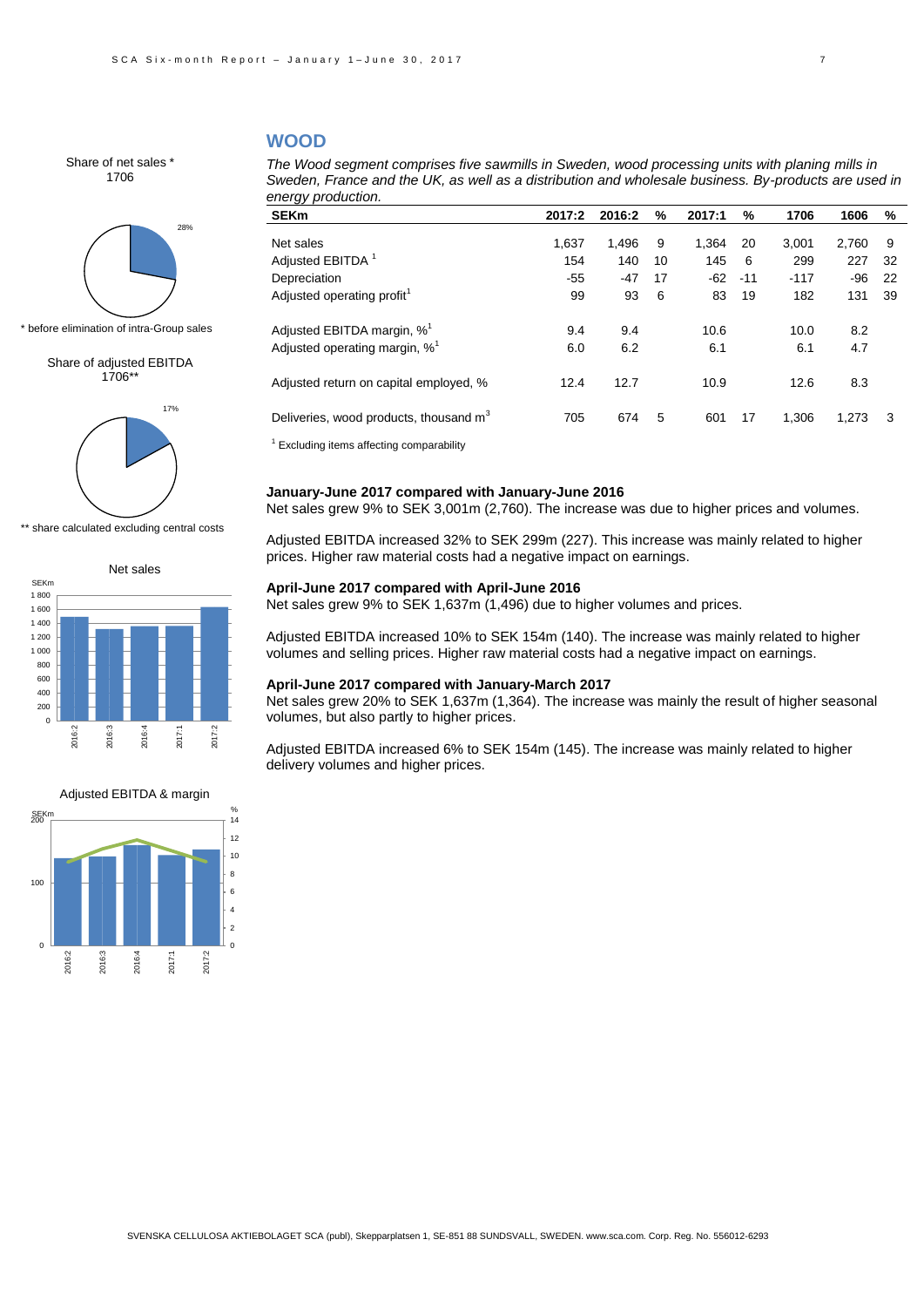Share of net sales \* 1706



\* before elimination of intra-Group sales

#### Share of adjusted EBITDA 1706\*\*



\*\* share calculated excluding central costs





### **PULP**

| The Pulp segment comprises kraft pulp and chemical thermomechanical pulp (CTMP). The pulp is    |
|-------------------------------------------------------------------------------------------------|
| produced in Ostrand, where a major investment project to expand the production capacity is also |
| ongoing.                                                                                        |

| <b>SEKm</b>                               | 2017:2 | 2016:2 | %     | 2017:1 | %     | 1706   | 1606   | %        |  |
|-------------------------------------------|--------|--------|-------|--------|-------|--------|--------|----------|--|
| Net sales                                 | 585    | 556    | -5    | 641    | -9    | 1,226  | 1.156  | -6       |  |
| Adjusted EBITDA <sup>1</sup>              | 71     | 105    | $-32$ | 104    | $-32$ | 175    | 268    | -35      |  |
| Depreciation                              | $-55$  | -66    | $-17$ | -73    | $-25$ | $-128$ | $-130$ | $-2$     |  |
| Adjusted operating profit <sup>1</sup>    | 16     | 39     | $-59$ | 31     | $-48$ | 47     | 138    | -66      |  |
| Adjusted EBITDA margin, % <sup>1</sup>    | 12.1   | 18.9   |       | 16.3   |       | 14.3   | 23.2   |          |  |
| Adjusted operating margin, % <sup>1</sup> | 2.7    | 7.0    |       | 4.9    |       | 3.8    | 11.9   |          |  |
| Adjusted return on capital employed, %    | 1.1    | 4.5    |       | 2.5    |       | 3.8    | 16.9   |          |  |
| Deliveries, pulp, thousand tonnes         | 114    | 119    | $-4$  | 128    | $-11$ | 242    | 242    | $\Omega$ |  |
|                                           |        |        |       |        |       |        |        |          |  |

Excluding items affecting comparability

#### **January-June 2017 compared with January-June 2016**

Net sales increased 6% to SEK 1,226m (1,156). The increase was related to higher prices and positive currency effects.

Adjusted EBITDA declined 35% to SEK 175m (268). Higher selling prices had a positive impact on earnings. A market revaluation of electricity certificates of SEK 35m (0) had a negative impact on earnings. Higher planned project costs of SEK 50m (8) for the investment in Östrand and SEK 73m (48) in planned maintenance stops affected the result negatively.

#### **April-June 2017 compared with April-June 2016**

Net sales increased 5% to SEK 585m (556). The increase was attributable to higher prices and positive exchange rate effects, partly offset by lower deliveries.

Adjusted EBITDA declined 32% to SEK 71m (105). A remeasurement of SEK 10m (0) related to a market revaluation of electricity certificates had a negative impact on earnings. Planned maintenance stops had a negative impact of SEK 65m (24) on earnings. Higher planned costs of SEK 29m (4) for the investment in Östrand had a negative impact on earnings.

#### **April-June 2017 compared with January-March 2017**

Net sales decreased 9% to SEK 585m (641), resulting from lower deliveries during the period due to the planned maintenance stop.

Adjusted EBITDA declined 32% to SEK 71m (104). The annual production stop had a negative impact of SEK 65m (8) on earnings. Higher planned project costs of SEK 29m (21) for the investment in Östrand had a negative impact on earnings. Higher price/mix and a smaller downward market revaluation of electricity certificates had a positive impact of SEK 10m (25) on earnings.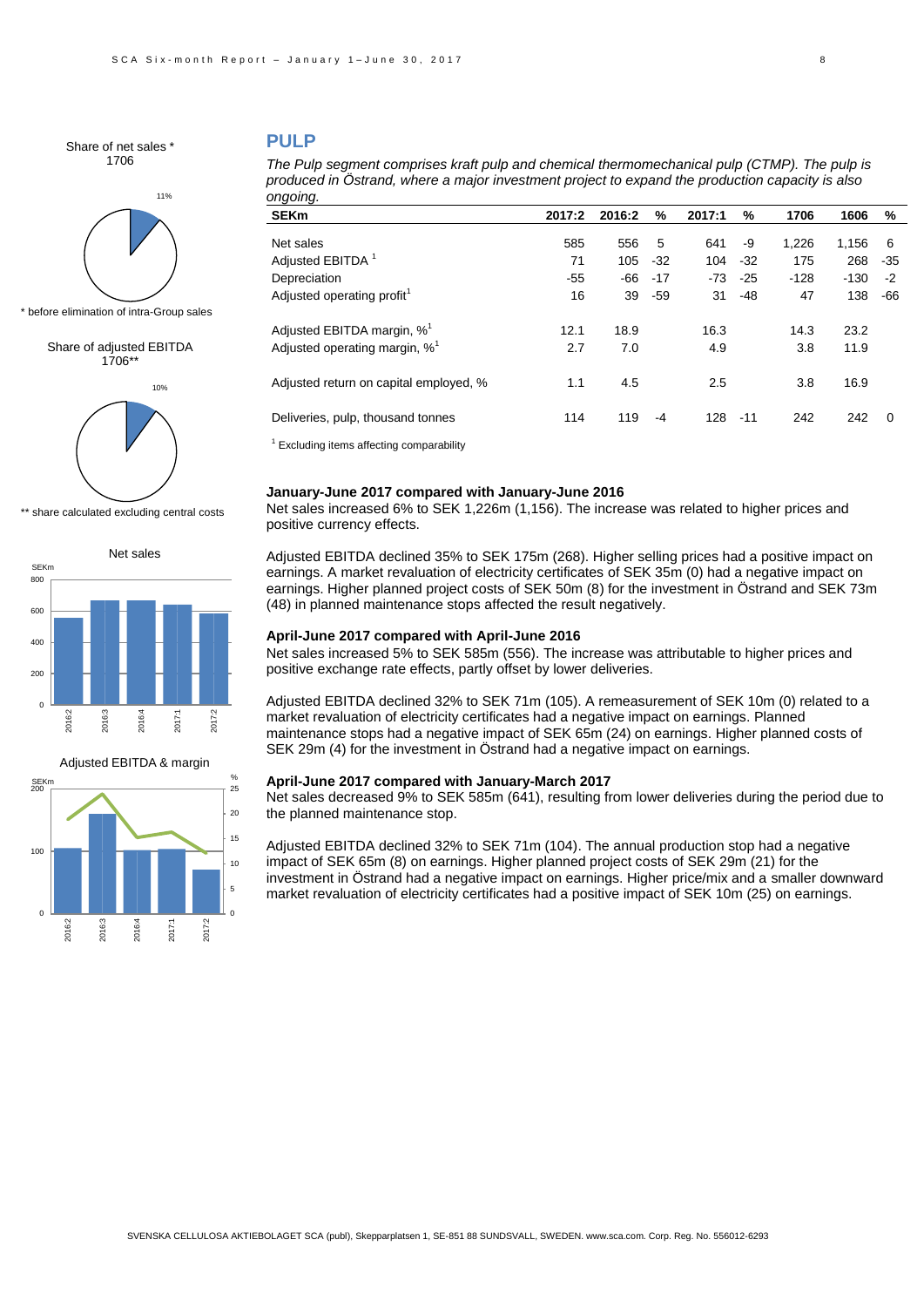### **PAPER**

Share of net sales \* 1706



\* before elimination of intra-Group sales

Share of adjusted EBITDA 1706\*\*



\*\* share calculated excluding central costs





The Paper segment comprises packaging paper (kraftliner) manufactured in Obbola and Munksund, and publication papers manufactured in Ortviken, and used for magazines, catalogues and commercial print.

| <b>SEKm</b>                                    | 2017:2 | 2016:2 | %    | 2017:1 | %  | 1706   | 1606   | %    |
|------------------------------------------------|--------|--------|------|--------|----|--------|--------|------|
| Net sales                                      | 2,072  | 1.889  | 10   | 2.046  | 1  | 4.118  | 3.887  | 6    |
| Adiusted EBITDA <sup>1</sup>                   | 291    | 259    | 12   | 268    | 9  | 559    | 562    | -1   |
| Depreciation                                   | $-136$ | $-141$ | $-4$ | $-127$ | 7  | $-263$ | $-280$ | -6   |
| Adjusted operating profit <sup>1</sup>         | 156    | 118    | 32   | 141    | 11 | 297    | 282    | 5    |
|                                                |        |        |      |        |    |        |        |      |
| Adjusted EBITDA margin, % <sup>1</sup>         | 14.0   | 13.7   |      | 13.1   |    | 13.6   | 14.5   |      |
| Adjusted operating margin, % <sup>1</sup>      | 7.5    | 6.2    |      | 6.9    |    | 7.2    | 7.3    |      |
|                                                |        |        |      |        |    |        |        |      |
| Adjusted return on capital employed, %         | 8.3    | 7.0    |      | 7.7    |    | 8.3    | 9.6    |      |
| Deliveries, kraftliner, thousand tonnes        | 218    | 212    | 3    | 226    | -4 | 444    | 410    | 8    |
| Deliveries, publication paper, thousand tonnes | 178    | 163    | 9    | 175    | 2  | 353    | 360    | $-2$ |

 $<sup>1</sup>$  Excluding items affecting comparability</sup>

### **January-June 2017 compared with January-June 2016**

Net sales grew 6% to SEK 4,118m (3,887). The increase was attributable to higher volumes and higher prices for kraftliner, but was offset by lower volumes and lower prices for publication papers.

Adjusted EBITDA declined 1% to SEK 559m (562). Higher selling prices for kraftliner could not quite offset the higher raw material costs, mainly for recovered fiber and latex, a market revaluation of electricity certificates with a negative effect of SEK 20m (0) and the effects of the maintenance stops.

#### **April-June 2017 compared with April-June 2016**

Net sales increased 10% to SEK 2,072m (1,889). The increase was attributable to higher prices for kraftliner, and positive exchange rate effects.

Adjusted EBITDA increased 12% to SEK 291m (259). The increase was primarily related to higher selling prices for kraftliner and positive exchange rate effects. Higher raw material costs had a negative impact on earnings.

#### **April-June 2017 compared with January-March 2017**

Net sales increased 1% to SEK 2,072m (2,046). A positive price trend for kraftliner was offset by lower volumes due to the planned maintenance stops in Munksund and Ortviken.

Adjusted EBITDA increased 9% to SEK 291m (268). The increase was primarily related to higher selling prices for kraftliner. Planned maintenance stops had a negative impact on earnings.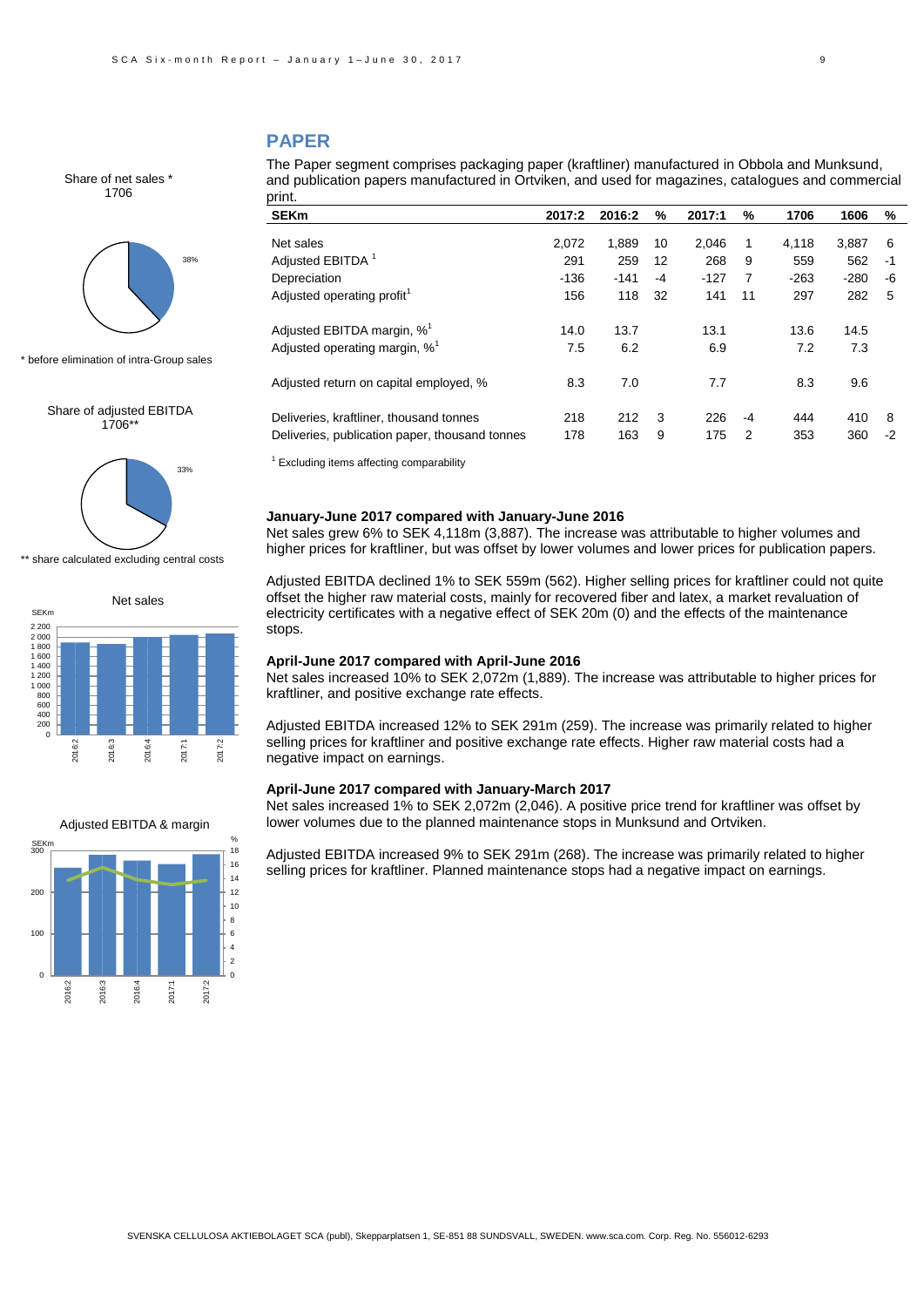## **DISTRIBUTION OF SHARES**

| June 30, 2017               | Class A    | Class B     | Total       |
|-----------------------------|------------|-------------|-------------|
| Registered number of shares | 64.593.939 | 637.748.550 | 702,342,489 |

In the second quarter of 2017, the company's treasury shares were cancelled, following a decision by the Annual General Meeting. The company has not thereafter held any treasury shares.

At the end of the period the proportion of Class A shares was 9.2%. In the second quarter a total of 584 Class A shares were converted to Class B shares at the request of shareholders. The total number of votes in the company thereafter amounts to 1,283,687,940.

### **EVENTS AFTER THE QUARTER**

No significant events took place after the end of the quarter.

### **FUTURE REPORTS**

The report for the third quarter will be published on October 31.

### **INVITATION TO PRESS CONFERENCE ON THE INTERIM REPORT FOR THE FIRST SIX MONTHS OF 2017**

The six-month report will be published on July 21, 2017 at about 8:00 a.m., followed by a press conference at 10:00 a.m.

At the press conference, the President and CEO, Ulf Larsson, and CFO, Toby Lawton, will present the report and answer any questions.

The press conference will be webcast live at www.sca.com It is also possible to participate by telephone by calling +44 (0) 20 7162 9960 or +1 646 851 2094 or + 46 (0) 8 5052 0337. Ring in good time before the conference commences. Specify "SCA" or conference ID no. 962387.

For further information, please contact:

Ulf Larsson, President and CEO, tel: +46 (0) 60 19 46 46 Toby Lawton, CFO, +46 (0) 60 19 31 09 Björn Lyngfelt, Senior Vice President, Group Communications, tel: +46 (0) 60 19 34 98 Nils Lindholm, Investor Relations Director, tel: + 46 (0) 70 585 41 05

#### **Please note**:

SCA discloses the information provided herein pursuant to the EU Market Abuse Regulation. This report has been prepared in both Swedish and English versions. In case of variations in the content between the two versions, the Swedish version shall govern. The information was submitted for publication, through the agency of the contact person set out below, on July 21, 2017 at 8:00 a.m. CET.

Björn Lyngfelt, Senior Vice President, Group Communications, tel: +46 (0) 60 19 34 98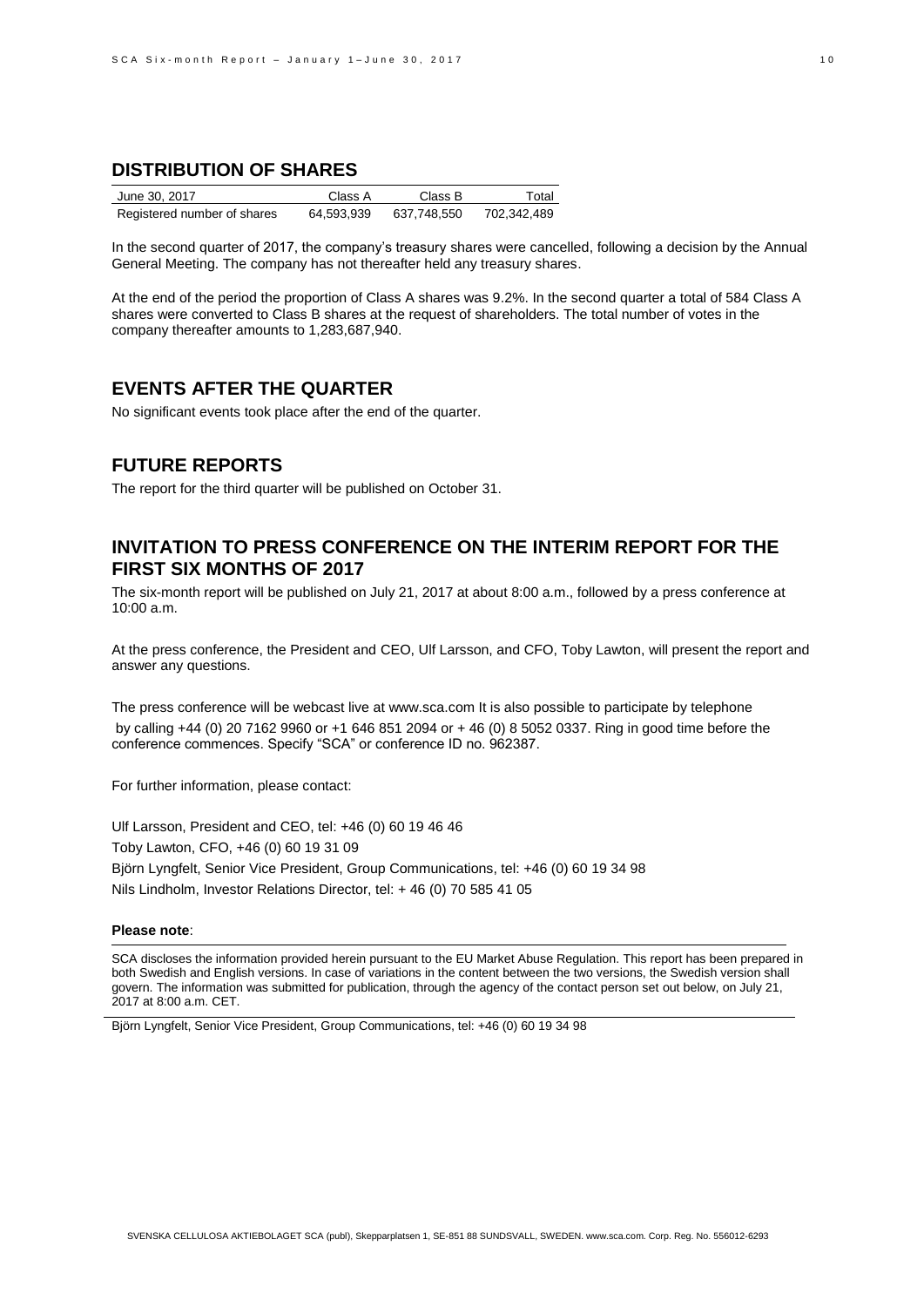# **CONSOLIDATED STATEMENT OF PROFIT OR LOSS**

| <b>SEKm</b>                                                                                                     | 2017:2        | 2016:2      | %              | 2017:1    |       | 1706     | 1606     |                |
|-----------------------------------------------------------------------------------------------------------------|---------------|-------------|----------------|-----------|-------|----------|----------|----------------|
| Net sales                                                                                                       | 4,222         | 3,872       | 9              | 3,969     | 6     | 8,191    | 7,665    | $\overline{7}$ |
| Other income                                                                                                    | 337           | 418         | $-19$          | 465       | $-28$ | 802      | 916      | -12            |
| Change in inventories                                                                                           | $-77$         | $-22$       |                | -27       |       | $-104$   | $-174$   |                |
| Change in value in biological assets                                                                            | 103           | 101         | $\overline{2}$ | 231       | $-55$ | 334      | 373      | $-10$          |
| Raw materials and consumables                                                                                   | $-1,423$      | $-1,231$    | 16             | $-1,503$  | -5    | $-2,926$ | $-2,626$ | 11             |
| Personnel costs                                                                                                 | $-708$        | $-665$      | 6              | -659      | 7     | $-1,367$ | $-1,313$ | 4              |
| Other external costs                                                                                            | $-1,628$      | $-1,686$    | -3             | $-1,669$  | $-2$  | $-3,297$ | $-3,240$ | 2              |
| Items affecting comparability                                                                                   | $-103$        | 119         |                | -10       |       | $-113$   | 119      |                |
| <b>EBITDA</b>                                                                                                   | 724           | 908         | -20            | 797       | -9    | 1,521    | 1,721    | -12            |
| Depreciation                                                                                                    | $-273$        | $-283$      | $-4$           | $-299$    | -9    | -572     | -563     | $\overline{2}$ |
| <b>Operating profit</b>                                                                                         | 451           | 625         | -28            | 498       | -9    | 949      | 1,158    | -18            |
| Financial items                                                                                                 | $-39$         | -19         | 0              | -36       | 0     | -75      | -40      | 0              |
| <b>Profit before tax</b>                                                                                        | 412           | 606         | $-32$          | 462       | $-11$ | 874      | 1,118    | -22            |
| Tax                                                                                                             | $-124$        | $-102$      | 0              | -99       | 0     | -223     | $-204$   | 0              |
| Net Profit for the period from continuing operations                                                            | 288           | 504         | $-43$          | 363       | $-21$ | 651      | 914      | -29            |
| Net profit after tax for the period from discontinued                                                           |               |             |                |           |       |          |          |                |
| operations <sup>1</sup>                                                                                         | 138,625       | -425        |                | 1,656     | 0     | 140,281  | 1,200    | 0              |
| Net Profit for the period from continuing and<br>discontinued operations                                        | 138,913       | 79          |                | 2,019     | 0     | 140,932  | 2,114    | 0              |
|                                                                                                                 |               |             |                |           |       |          |          |                |
| Earnings attributable to:                                                                                       |               |             |                |           |       |          |          |                |
|                                                                                                                 |               |             |                |           |       |          |          |                |
| Owners of the parent company                                                                                    |               |             |                |           |       |          |          |                |
| Profit from continuing operations                                                                               | 288           | 504         |                | 363       | 0     | 651      | 914      | 0              |
| Profit from discontinued operations <sup>1</sup>                                                                | 138,495       | -428        |                | 1,460     | 0     | 139,955  | 1,084    | 0              |
| Net Profit from continuing and discontinued                                                                     |               |             |                |           |       |          |          |                |
| operations                                                                                                      | 138,783       | 76          |                | 1,823     | 0     | 140,606  | 1,998    | 0              |
| <b>Non-controlling interests</b>                                                                                |               |             |                |           |       |          |          |                |
| Profit from continuing operations                                                                               | 0             | 0           |                | 0         | 0     | 0        | 0        | 0              |
| Profit from discontinued operations                                                                             | 130           | 3           |                | 196       | 0     | 326      | 116      | 0              |
|                                                                                                                 |               |             |                |           |       |          |          |                |
| Profit from continuing and discontinued operations                                                              | 130           | 3           |                | 196       | 0     | 326      | 116      | 0              |
|                                                                                                                 |               |             |                |           |       |          |          |                |
| Average no. of shares, millions <sup>2</sup>                                                                    | 702.3         | 702.3       |                | 702.3     |       | 702.3    | 702.3    |                |
|                                                                                                                 |               |             |                |           |       |          |          |                |
| Earnings per share SEK - continuing operations <sup>2</sup>                                                     | 0.41          | 0.72        |                | 0.52      |       | 0.93     | 1.30     |                |
| Earnings per share SEK - total company <sup>2</sup><br>- of which profit effect from the distribution of Essity | 197.60        | 0.11        |                | 2.60      |       | 200.20   | 2.84     |                |
| shares                                                                                                          | 194.94        |             |                |           |       | 194.94   |          |                |
|                                                                                                                 |               |             |                |           |       |          |          |                |
|                                                                                                                 |               |             |                |           |       |          |          |                |
| <sup>1</sup> Of which operating profit from discontinued operations                                             | 1,711         | $-425$      |                | 1,656     |       | 3,367    | 1,200    |                |
| Of which profit effect from the distribution of Essity<br>shares                                                | 136,914       | $\mathbf 0$ |                | $\pmb{0}$ |       | 136,914  | 0        |                |
|                                                                                                                 |               |             |                |           |       |          |          |                |
| <sup>2</sup> There are no dilution effects                                                                      |               |             |                |           |       |          |          |                |
| Percent                                                                                                         | 2017:2 2016:2 |             |                | 2017:1    |       | 1706     | 1606     |                |
| EBITDA margin                                                                                                   | 17,1          | 23,5        |                | 20,1      |       | 18,6     | 22,5     |                |
| Operating margin                                                                                                | 10,7          | 16,1        |                | 12,5      |       | 11,6     | 15,1     |                |
| Net margin                                                                                                      | 6,9           | 13,0        |                | 9,1       |       | 8,0      | 11,9     |                |
|                                                                                                                 |               |             |                |           |       |          |          |                |
| Adjusted, excluding items affecting comparability:                                                              |               |             |                |           |       |          |          |                |
| Adjusted EBITDA margin                                                                                          | 19,6          | 20,4        |                | 20,3      |       | 19,9     | 20,9     |                |
| Adjusted operating margin                                                                                       | 13,1          | 13,1        |                | 12,8      |       | 13,0     | 13,6     |                |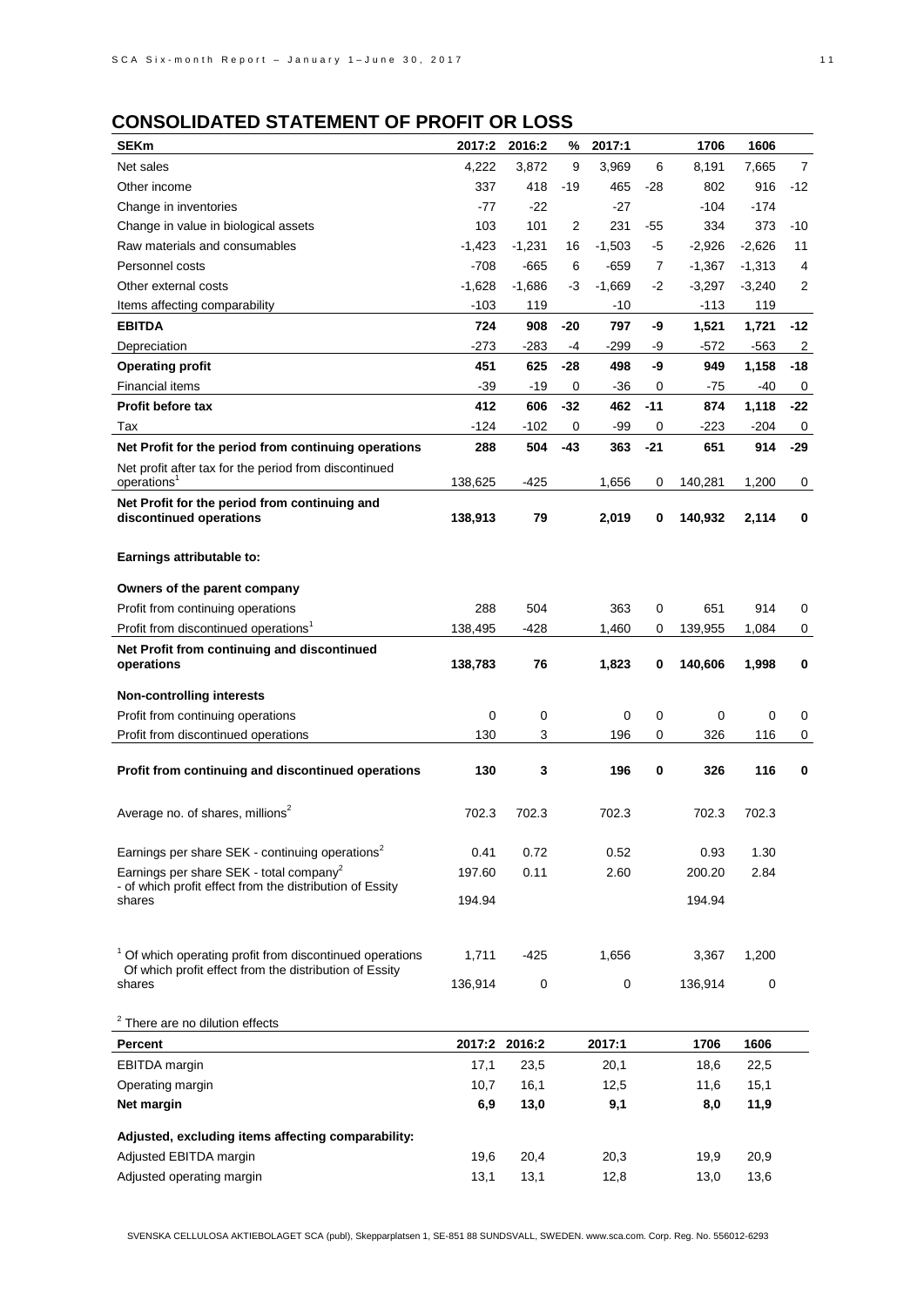# **CONSOLIDATED STATEMENT OF COMPREHENSIVE INCOME**

| <b>SEKm</b>                                                                      | 2017:2         | 2016:2      | 2017:1 | 1706        | 1606     |
|----------------------------------------------------------------------------------|----------------|-------------|--------|-------------|----------|
| Net profit for the period, continuing operations                                 | 288            | 504         | 363    | 651         | 914      |
| Net profit for the period, discontinued operations                               | 138,625        | $-425$      | 1,656  | 140,281     | 1,200    |
| Net profit for the period                                                        | 138,913        | 79          | 2,019  | 140,932     | 2,114    |
| Other comprehensive income for the period                                        |                |             |        |             |          |
| Items that may not be reclassified to the income statement                       |                |             |        |             |          |
| Actuarial gains/losses on defined benefit pension plans                          | 136            | $-126$      | 301    | 437         | $-293$   |
| Income tax attributable to components of other comprehensive income              | $-30$          | 28          | -67    | -97         | 64       |
| Sum continuing operations                                                        | 106            | -98         | 234    | 340         | $-229$   |
| Sum discontinued operations                                                      | 87             | $-947$      | 543    | 630         | $-2,325$ |
| Sum                                                                              | 193            | $-1,045$    | 777    | 970         | $-2,554$ |
| Items that have been or may be reclassified subsequently to the income statement |                |             |        |             |          |
| Available-for-sale financial assets                                              | 1              | 0           | 0      | 1           | 0        |
| Cash flow hedges                                                                 | 9              | 5           | -55    | -46         | 112      |
| Translation differences in foreign operations                                    | $-2$           | $-17$       | 1      | $-1$        | $-2$     |
| Gains/losses from hedges of net investments in foreign operations                | 1              | 0           | $-1$   | $\mathbf 0$ | 0        |
| Other comprehensive income from associated companies                             |                | $\mathbf 0$ | 0      | 0           | 0        |
| Income tax attributable to components of other comprehensive income              | $-2$           | $-1$        | 12     | 10          | $-25$    |
| Sum continuing operations                                                        | $\overline{7}$ | $-13$       | -43    | -36         | 85       |
| Sum discontinued operations                                                      | $-831$         | 1,212       | 142    | $-689$      | 974      |
| Sum                                                                              | $-824$         | 1,199       | 99     | -725        | 1,059    |
| Other comprehensive income for the period, net of tax                            |                |             |        |             |          |
| Sum continuing operations                                                        | 113            | $-111$      | 191    | 304         | $-144$   |
| Sum discontinued operations                                                      | $-744$         | 265         | 685    | $-59$       | $-1,351$ |
| Sum                                                                              | $-631$         | 154         | 876    | 245         | $-1,495$ |
| Total comprehensive income for the period                                        |                |             |        |             |          |
| Sum continuing operations                                                        | 401            | 393         | 554    | 955         | 770      |
| Sum discontinued operations                                                      | 137,881        | $-160$      | 2,341  | 140,222     | $-151$   |
| Sum                                                                              | 138,282        | 233         | 2,895  | 141,177     | 619      |
| Total comprehensive income attributable to:                                      |                |             |        |             |          |
| Owners of the parent company                                                     | 138,288        | 63          | 2,721  | 141,009     | 440      |
| Non-controlling interests                                                        | -6             | 170         | 174    | 168         | 179      |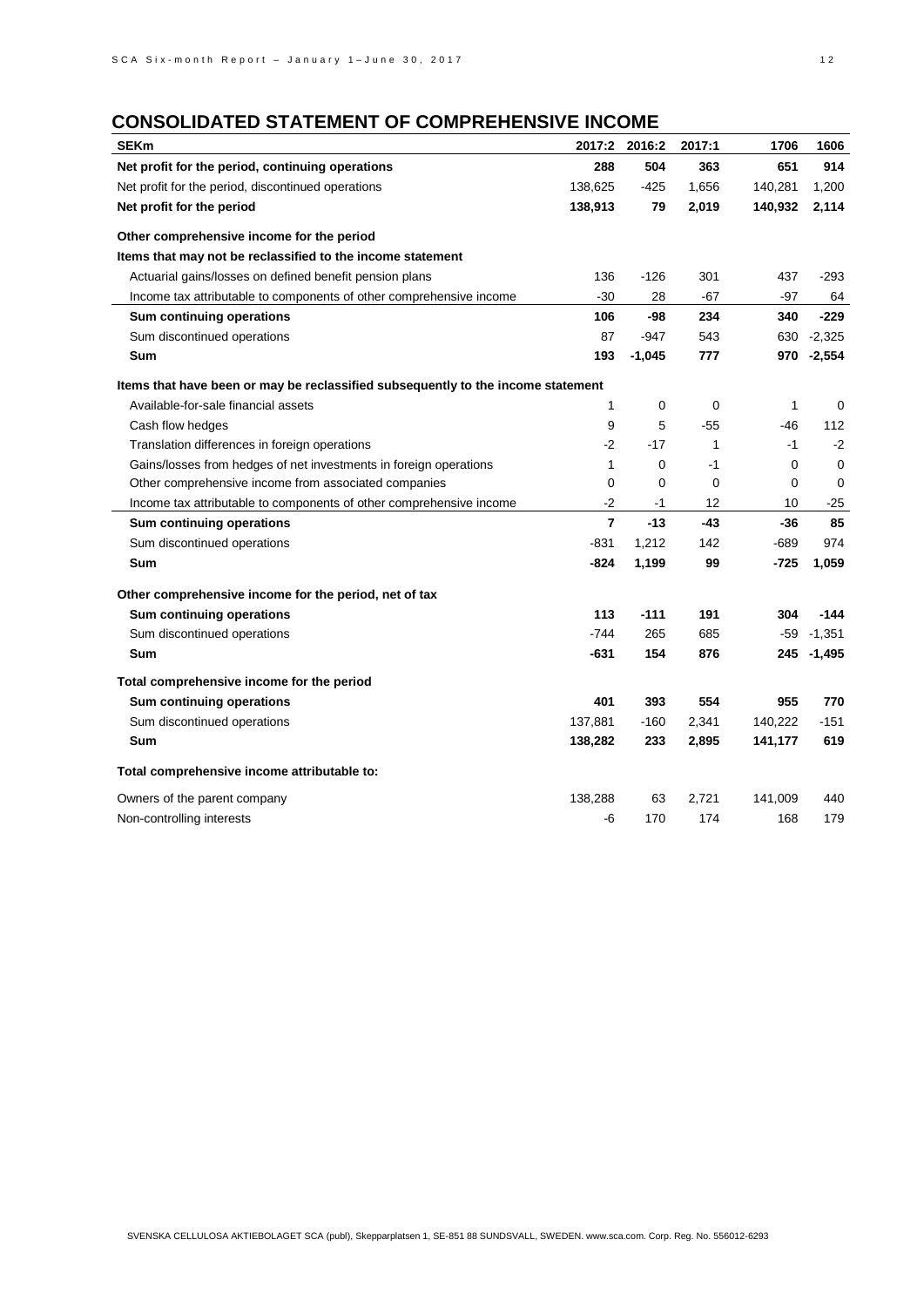*At June 30, 2017, only the continuing operations are included. At December 31, 2016, both continuing and discontinued operations are included.*

| <b>SEKm</b>                                | June 30, 2017 | December 31, 2016 |
|--------------------------------------------|---------------|-------------------|
| <b>Assets</b>                              |               |                   |
| Goodwill and other intangible assets       | 114           | 27 007            |
| <b>Fixed assets</b>                        |               |                   |
| Buildings, land, machinery and equipment   | 16 039        | 62 184            |
| <b>Biological assets</b>                   | 31 119        | 30 770            |
| Other financial assets                     | 1 3 5 1       | 4784              |
| <b>Total Fixed assets</b>                  | 48 623        | 124 745           |
|                                            |               |                   |
| <b>Working capital</b>                     |               |                   |
| Inventories                                | 3 2 7 3       | 14 347            |
| Trade receivables                          | 2 4 6 9       | 17811             |
| Other current receivables                  | 738           | 4 3 6 3           |
| Cash and cash equivalents                  | 1 1 3 9       | 4 4 8 2           |
| <b>Total current assets</b>                | 7619          | 41 003            |
| <b>Total assets</b>                        | 56 242        | 165748            |
|                                            |               |                   |
| <b>Equity</b>                              |               |                   |
| Attributable to owners of the Parent       |               |                   |
| Share capital                              | 2 3 5 0       | 2 3 5 0           |
| Share premium                              | 6830          | 6830              |
| Reserves                                   | $-265$        | 400               |
| Retained earnings                          | 26 798        | 63 562            |
| Non-controlling interests                  | 2             | 6377              |
| <b>Total equity</b>                        | 35 715        | 79519             |
|                                            |               |                   |
| <b>Liabilities</b>                         |               |                   |
| Non-current financial liabilities          | 1532          | 31 360            |
| Provisions for pensions                    | 271           | 5 602             |
| Deferred tax liabilities                   | 8 1 1 1       | 11718             |
| Other non-current liabilities & provisions | 170           | 1594              |
| <b>Total non-current liabilities</b>       | 10 084        | 50 274            |
|                                            |               |                   |
| <b>Current financial liabilities</b>       | 6 2 1 8       | 5 3 5 7           |
| Trade payables                             | 2938          | 15750             |
| Other current liabilities                  | 1 2 8 7       | 14 848            |
| <b>Total current liabilities</b>           | 10 443        | 35 955            |
| <b>Total liabilities and equity</b>        | 56 242        | 165748            |
|                                            |               |                   |
| Debt/equity ratio                          | 0,16          | 0,44              |
|                                            |               |                   |
| Equity/assets ratio                        | 63%           | 44%               |
|                                            |               |                   |
| Return on capital employed                 | 5,1%          | 5,8%              |
|                                            |               |                   |
| Adjusted return on capital employed        | 5,4%          | 5,5%              |

<sup>1</sup> Rolling twelve months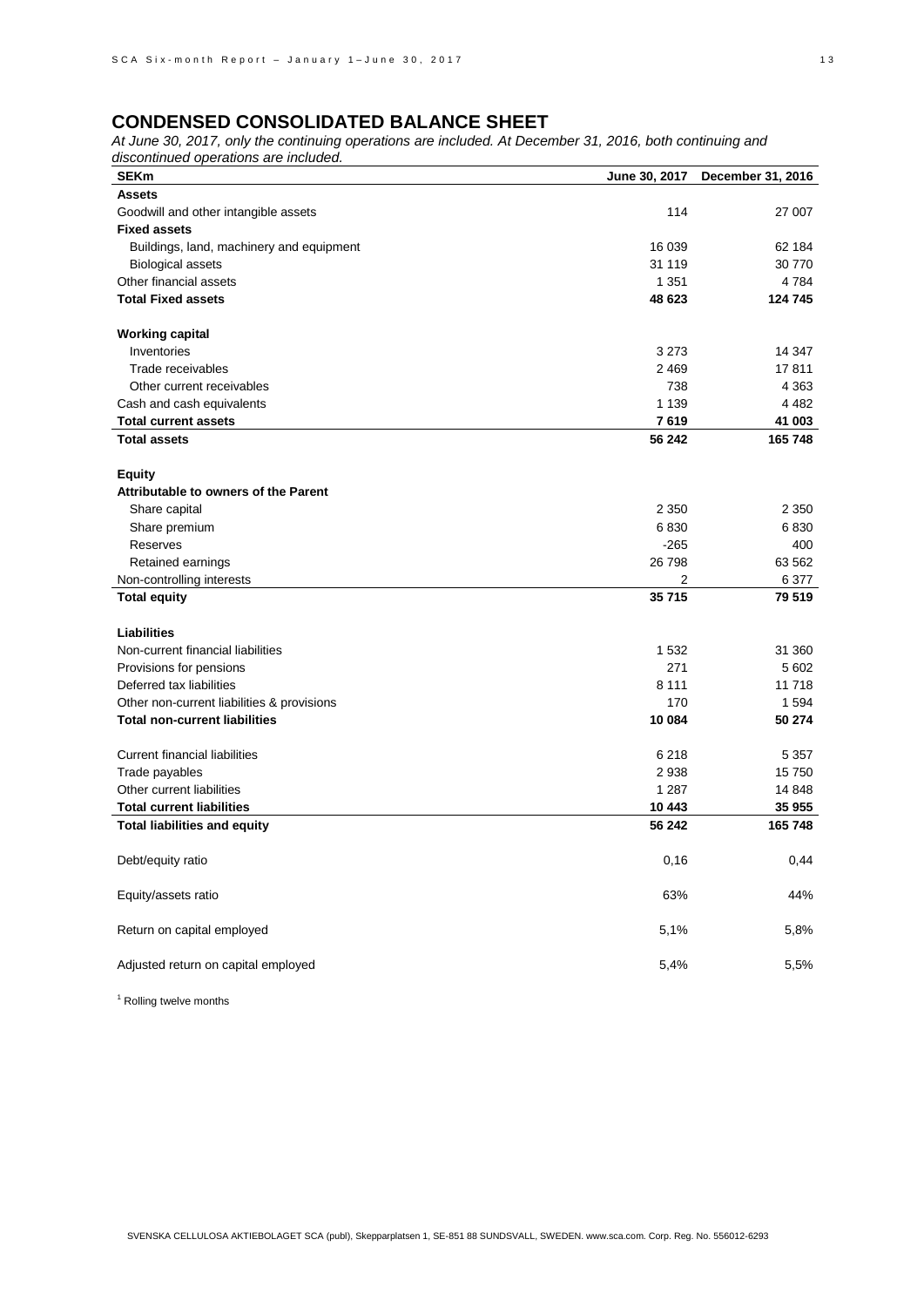# **CONDENSED CONSOLIDATED STATEMENT OF CHANGES IN EQUITY**

| <b>SEKm</b>                                                        | 1706        | 1612        |
|--------------------------------------------------------------------|-------------|-------------|
| Attributable to owners of the parent                               |             |             |
| Opening balance, January 1                                         | 73,142      | 70,401      |
| Total comprehensive income for the period                          | 141,009     | 7,108       |
| Cash dividend                                                      | $-4,214$    | $-4,038$    |
| Dividend of Essity shares                                          | $-174,448$  | 0           |
| Private placement to non-controlling interest                      | 499         | 240         |
| Private placement to non-controlling interest, dilution            | $-288$      | $-110$      |
| Issuing costs for private placement                                | 0           | -4          |
| Acquisition of non-controlling interests                           | 15          | $-799$      |
| Acquisition of non-controlling interests, dilution                 | 0           | 348         |
| Change in Group composition                                        | 0           | -4          |
| Remeasurement effect upon acquisition of non-controlling interests | $-2$        | 0           |
| <b>Closing balance</b>                                             | 35,713      | 73,142      |
|                                                                    |             |             |
| <b>Non-controlling interests</b>                                   |             |             |
| Opening balance, January 1                                         | 6,377       | 5,290       |
| Total comprehensive income for the period                          | 168         | 677         |
| Cash dividend                                                      | $-130$      | $-190$      |
| Dividend of Essity shares                                          | $-7,242$    | $\mathbf 0$ |
| Private placement to non-controlling interest                      | 461         | 199         |
| Private placement to non-controlling interest, dilution            | 288         | 110         |
| Issuing costs for private placement                                | 0           | -4          |
| Acquisition of non-controlling interests                           | 80          | 643         |
| Acquisition of non-controlling interests, dilution                 | 0           | $-348$      |
| <b>Closing balance</b>                                             | $\mathbf 2$ | 6,377       |
| Total equity, closing balance                                      | 35,715      | 79,519      |
|                                                                    |             |             |
| Equity per share, SEK                                              | 51          | 113         |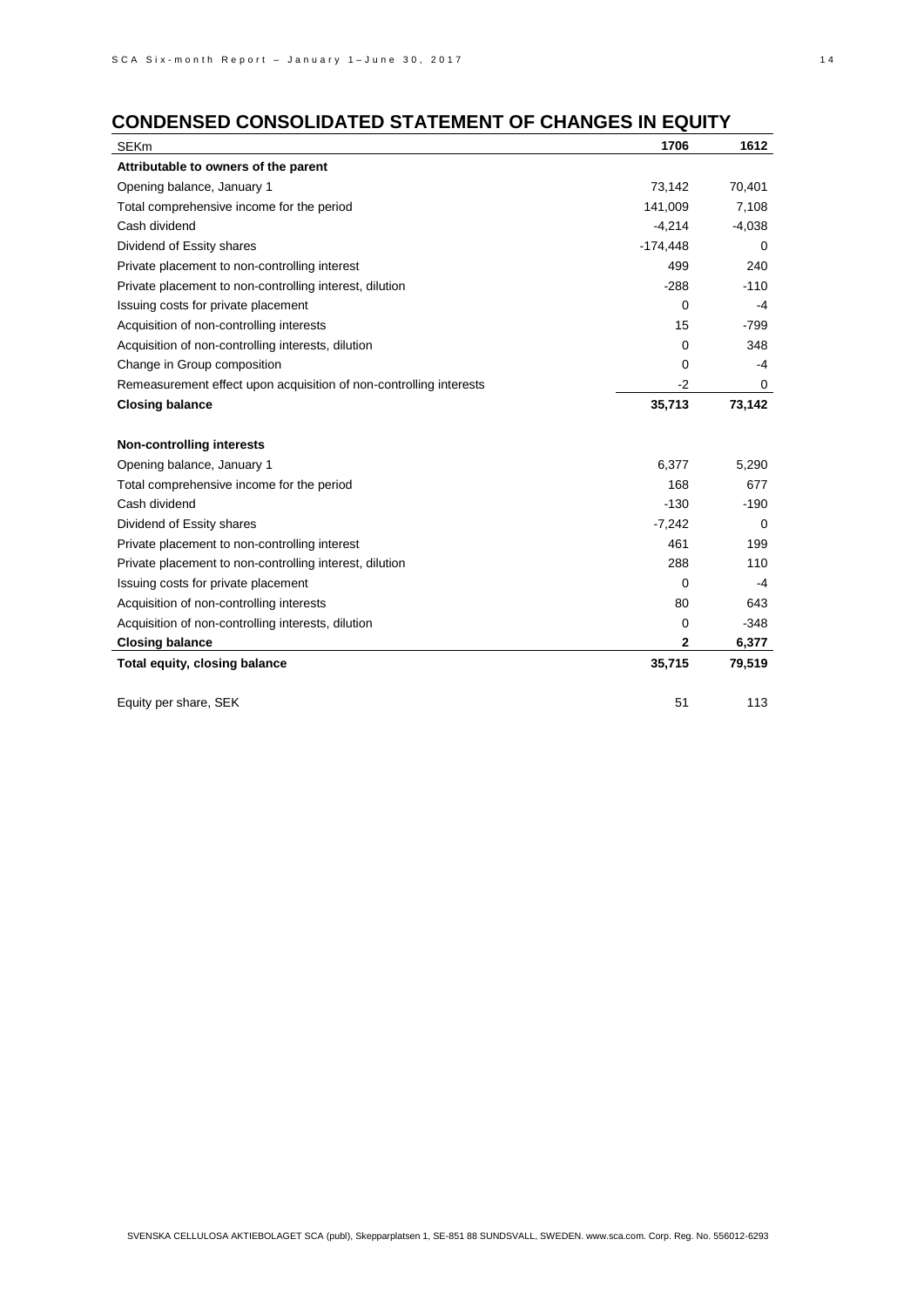# **CONSOLIDATED CASH FLOW STATEMENT**

| <b>SEKm</b>                                                                               | 1706      | 1606            |
|-------------------------------------------------------------------------------------------|-----------|-----------------|
| <b>Operating activities</b>                                                               |           |                 |
| Profit before tax                                                                         | 875       | 1 1 1 7         |
| Adjustment for non-cash items <sup>1</sup>                                                | 202       | 23              |
| Paid tax                                                                                  | -19       | -7              |
| Cash flow from continuing operations                                                      | 1058      | 1 133           |
| Cash flow from discontinued operations                                                    | 5651      | 5936            |
| Cash flow from operating activities                                                       |           |                 |
| before changes in working capital                                                         | 6709      | 7069            |
| Change in inventories                                                                     | 127       | 229             |
| Change in operating receivables                                                           | $-256$    | $-131$          |
| Change in operating liabilities                                                           | 170       | 332             |
| Cash flow from operating activities, continuing operations                                | 1 0 9 9   | 1 563           |
| Cash flow from operating activities, discontinued operations                              | 4517      | 4788            |
| Cash flow from operating activities                                                       | 5 616     | 6 351           |
| <b>Investing activities</b>                                                               |           |                 |
| <b>Divestments</b>                                                                        | 0         | 120             |
| Investment in tangible and intangible assets                                              | $-1771$   | $-1216$         |
| Sale of tangible assets                                                                   | 6         | 64              |
| Repayment of loans from external parties                                                  | 216       | -43             |
| Cash flow from investing activities, continuing operations                                | $-1.549$  | -1 075          |
| Dividend of Essity shares <sup>2</sup>                                                    | $-4170$   | 0               |
| Cash flow from investing activities, discontinued operations                              | -15 591   | $-6422$         |
| Cash flow from investing activities                                                       | -21 310   | -7 497          |
| <b>Financing activities</b>                                                               |           |                 |
| New issue                                                                                 | 0         | 419             |
| Loans raised                                                                              | 7 7 5 4   | 13 589          |
| Amortization of loans                                                                     | -2 064    | -9 651          |
| Listing costs                                                                             | -121      | 0               |
| Dividend                                                                                  | -4 214    | -4 107          |
| Cash flow from financing activities, remaining operations                                 | 1 3 5 5   | -452            |
| Cash flow from financing activities, discontinued operations                              | 11 022    | 702             |
| Cash flow from financing activities                                                       | 12 377    | 250             |
| Net cash flow for the period                                                              | -3 317    | -896            |
| Translation differences in cash and cash equivalents                                      | $-26$     | 77              |
| Cash and cash equivalents at the beginning of the period                                  | 4 4 8 2   | 5 042           |
| Cash and cash equivalents at the end of the period                                        | 1 1 3 9   | 4 2 2 3         |
|                                                                                           |           |                 |
| Cash flow from operating activities per share SEK, continuing operations                  | 1,56      | 2,22            |
| <sup>1</sup> Depreciation/amortization and impairment of non-current assets               | 572       | 563             |
| Fair-value measurement of forest assets<br>Gains/loss on assets sales and swaps of assets | -334<br>2 | $-373$<br>$-29$ |
| Gain/loss on divestments                                                                  | 56        | $-117$          |
| Payments related to efficiency progams already recognized                                 | $-11$     | $-24$           |
| Other                                                                                     | -82       | 5               |
| Total                                                                                     | 202       | 23              |

 $2$  Corresponds to the cash and cash equivalents in Essity on the listing day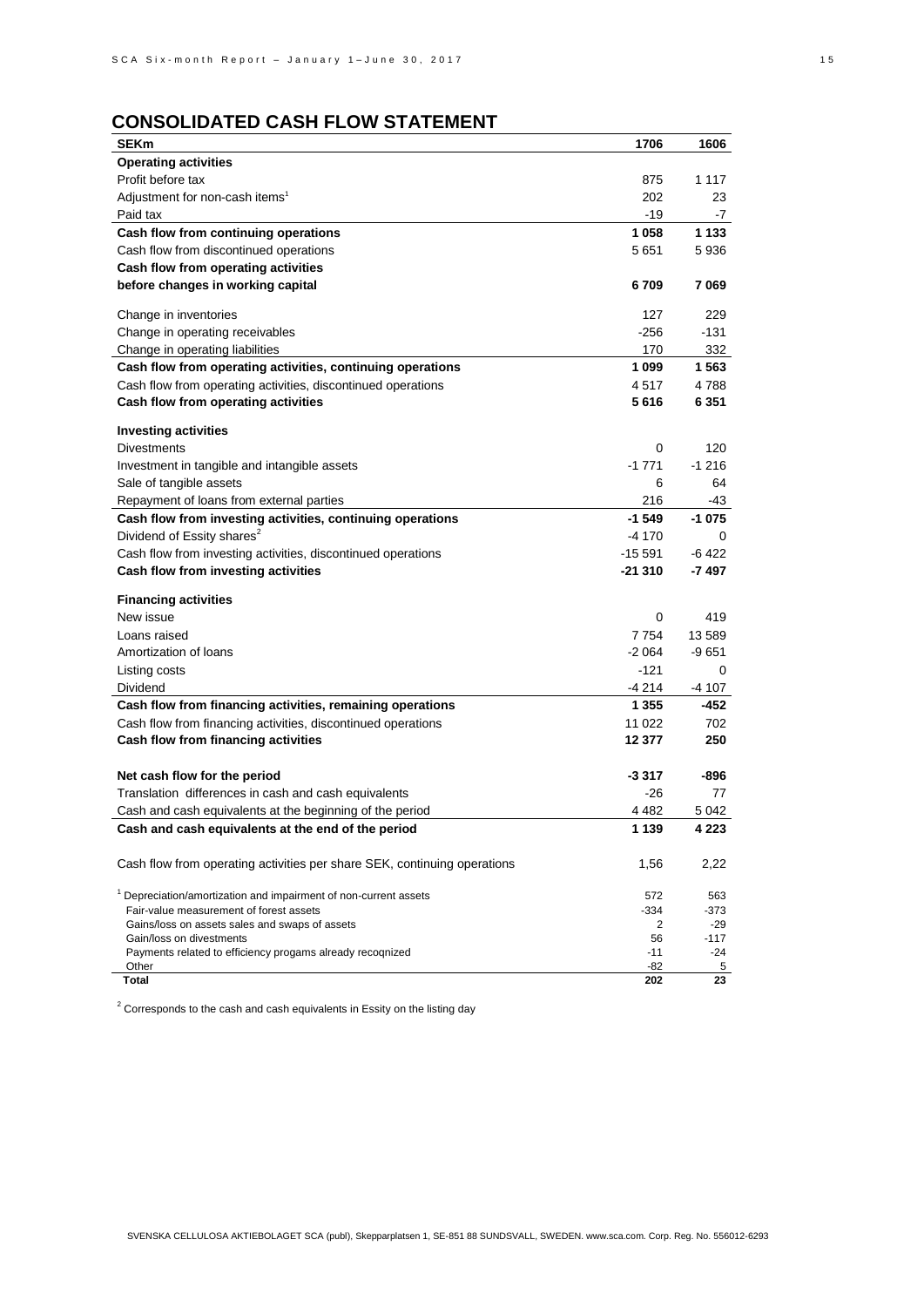### **CONSOLIDATED OPERATING CASH FLOW STATEMENT**

*The discontinued operation is recognized on separate rows in both periods.*

| <b>SEKm</b>                                                                     | 1706        | 1606       |
|---------------------------------------------------------------------------------|-------------|------------|
| Operating cash surplus                                                          | 1,300       | 1,197      |
| Change in working capital                                                       | 41          | 430        |
| Current capital expenditures, net                                               | $-289$      | $-269$     |
| Restructuring costs, etc.                                                       | $-146$      | -18        |
| Operating cash flow, continuing operations                                      | 906         | 1,340      |
| Operating cash flow, discontinued operations                                    | 4,649       | 4,937      |
| Operating cash flow                                                             | 5,555       | 6,277      |
| <b>Financial items</b>                                                          | $-75$       | -41        |
| Income taxes paid                                                               | $-19$       | $-7$       |
| Other                                                                           | 2           | 2          |
| Cash flow from current operations, continuing operations                        | 814         | 1,294      |
| Cash flow from current operations, discontinued operations                      | 3,040       | 3,261      |
| Cash flow from current operations                                               | 3,854       | 4,555      |
|                                                                                 |             |            |
| Strategic capital expenditures in non-current assets                            | $-1,476$    | $-882$     |
| <b>Divestments</b>                                                              | 0<br>$-662$ | 119<br>531 |
| Cash flow before dividend, continuing operations                                | $-22,257$   |            |
| Cash flow before dividend, discontinued operations<br>Cash flow before dividend |             | $-3,961$   |
|                                                                                 | $-22,919$   | $-3,430$   |
| Private placement to non-controlling interest                                   | 0           | 419        |
| Dividend                                                                        | $-4,214$    | $-4,107$   |
| Net cash flow from continuing and discontinued operations                       | $-27,133$   | $-7,118$   |
| Net debt at the start of the period                                             | $-35,361$   | $-29,478$  |
| Net cash flow                                                                   | $-27,133$   | $-7,118$   |
| Net debt, discontinued operations, on the listing day <sup>1</sup>              | 56,015      | 0          |
| Remeasurement to equity                                                         | 1,319       | $-3,425$   |
| <b>Translation differences</b>                                                  | $-424$      | $-14$      |
| Net debt at the end of the period                                               | $-5,584$    | $-40,035$  |
| Debt/equity ratio                                                               | 0.16        | 0.55       |

 $1$  Essity's cash and cash equivalents on the listing day were 4 170m SEK

### **RECONCILIATION BETWEEN CONSOLIDATED CASH FLOW STATEMENT AND CONSOLIDATED OPERATING CASH FLOW STATEMENT**

| <b>SEKm</b>                                                           | 1706     | 1606      |
|-----------------------------------------------------------------------|----------|-----------|
| Net cash flow for the period, continuing and discontinued operations  | $-3.317$ | $-896$    |
| Repayment of loans from external parties                              | $-216$   | $-156$    |
| Loans raised                                                          | $-7754$  | $-13.589$ |
| Amortization of borrowing                                             | 2 0 6 4  | 9651      |
| Adjustment discontinued operations                                    | $-17915$ | $-2127$   |
| Accrued interest                                                      | 5        | -1        |
| Net cash flow according to consolidated operating cash flow statement | $-27133$ | $-7118$   |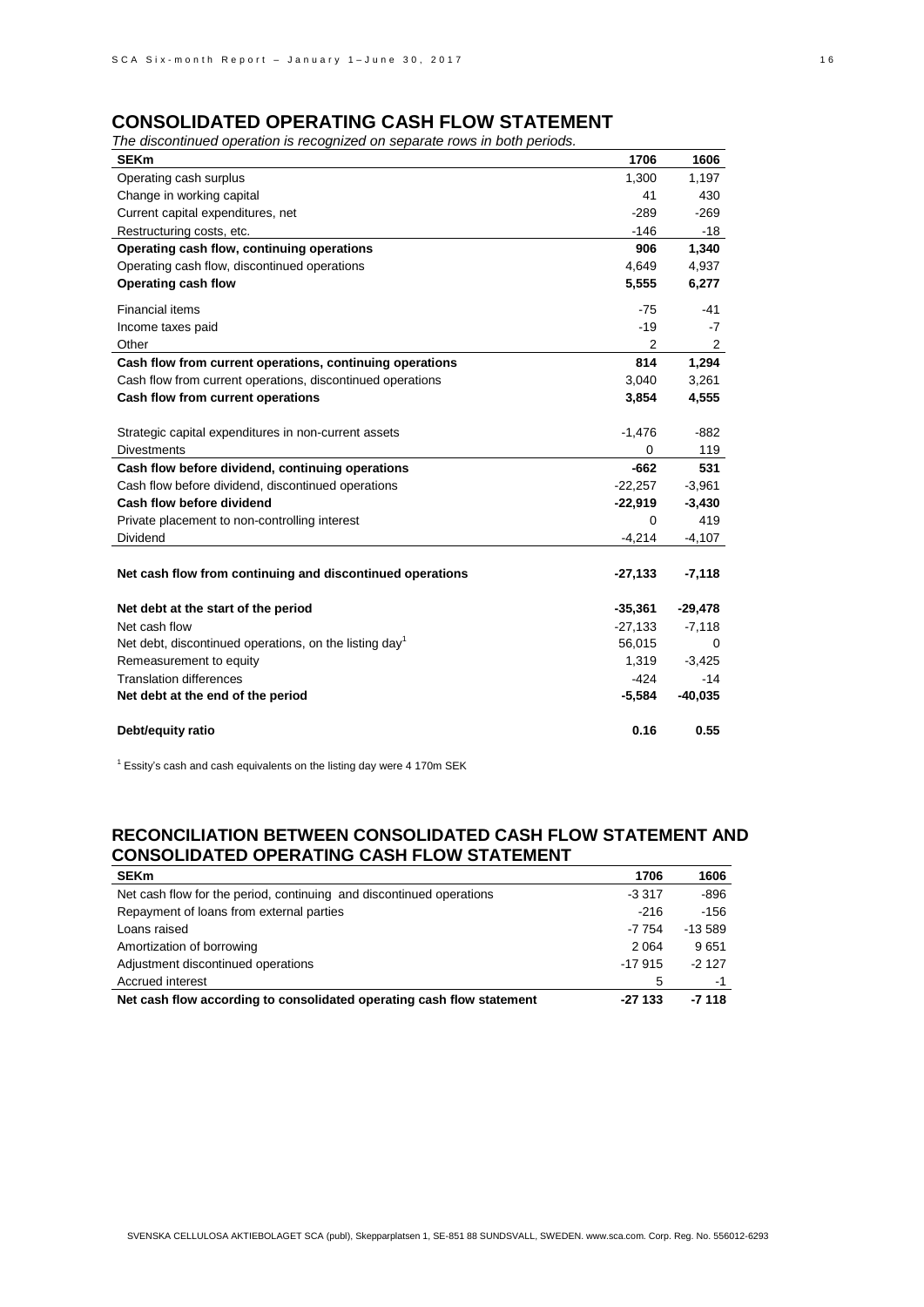## **INCOME STATEMENT PARENT COMPANY**

At the end of 2016, the Parent Company's former Group-wide operations were transferred to Essity AB, which led to lower operating expenses and personnel costs. The related current assets and current liabilities were adjusted after the end of the year, which explains the lower balance-sheet items.

| SEKm                                                           | 1706   | 1606   |
|----------------------------------------------------------------|--------|--------|
| Other operating income                                         | 106    | 128    |
| Other operating expenses                                       | $-510$ | $-231$ |
| Personnel expenses                                             | -18    | $-177$ |
| Operating profit before depreciations and write-downs (EBITDA) | $-422$ | $-280$ |
| Depreciations and write-downs                                  | -37    | -33    |
| <b>Operating profit</b>                                        | $-459$ | $-313$ |
| Financial items                                                | $-30$  | 37,329 |
| <b>Profit before tax</b>                                       | $-489$ | 37,016 |
| Untaxed reserve and Tax                                        | 256    | 147    |
| Net profit for the period                                      | $-233$ | 37,163 |

Other operating income pertained to remuneration for the granting of felling rights for the Parent Company's forest land. Other operating expenses include a capital loss of SEK 419m attributable to an intra-Group transfer of forest land.

Financial items were lower compared with the year-earlier period due to the Parent Company not receiving any dividends from subsidiaries in 2017.

# **BALANCE SHEET PARENT COMPANY**

| <b>SEKm</b>                              | June 30, 2017 | December 31,<br>2016 |
|------------------------------------------|---------------|----------------------|
| Tangible assets                          | 8,272         | 8,271                |
| Financial assets                         | 4,845         | 79,880               |
| <b>Total non-current assets</b>          | 13,117        | 88,151               |
| Total current assets                     | 15,395        | 61,147               |
| <b>Total assets</b>                      | 28,512        | 149,298              |
|                                          |               |                      |
| Restricted equity                        | 11,733        | 10,996               |
| Unrestricted equity                      | 6,817         | 87,390               |
| <b>Total equity</b>                      | 18,550        | 98,386               |
| Untaxed reserves                         | 0             | 242                  |
| Provisions                               | 1,425         | 1,330                |
| Non-current liabilities                  | 1,497         | 2,272                |
| <b>Current liabilities</b>               | 7,040         | 47,068               |
| Total equity, provisions and liabilities | 28,512        | 149,298              |

Financial non-current assets were lower due to the listing of Essity AB's shares on Nasdaq Stockholm in June 2017. The listing and related issuance costs also explain why non-restricted equity was lower compared with the year-earlier period.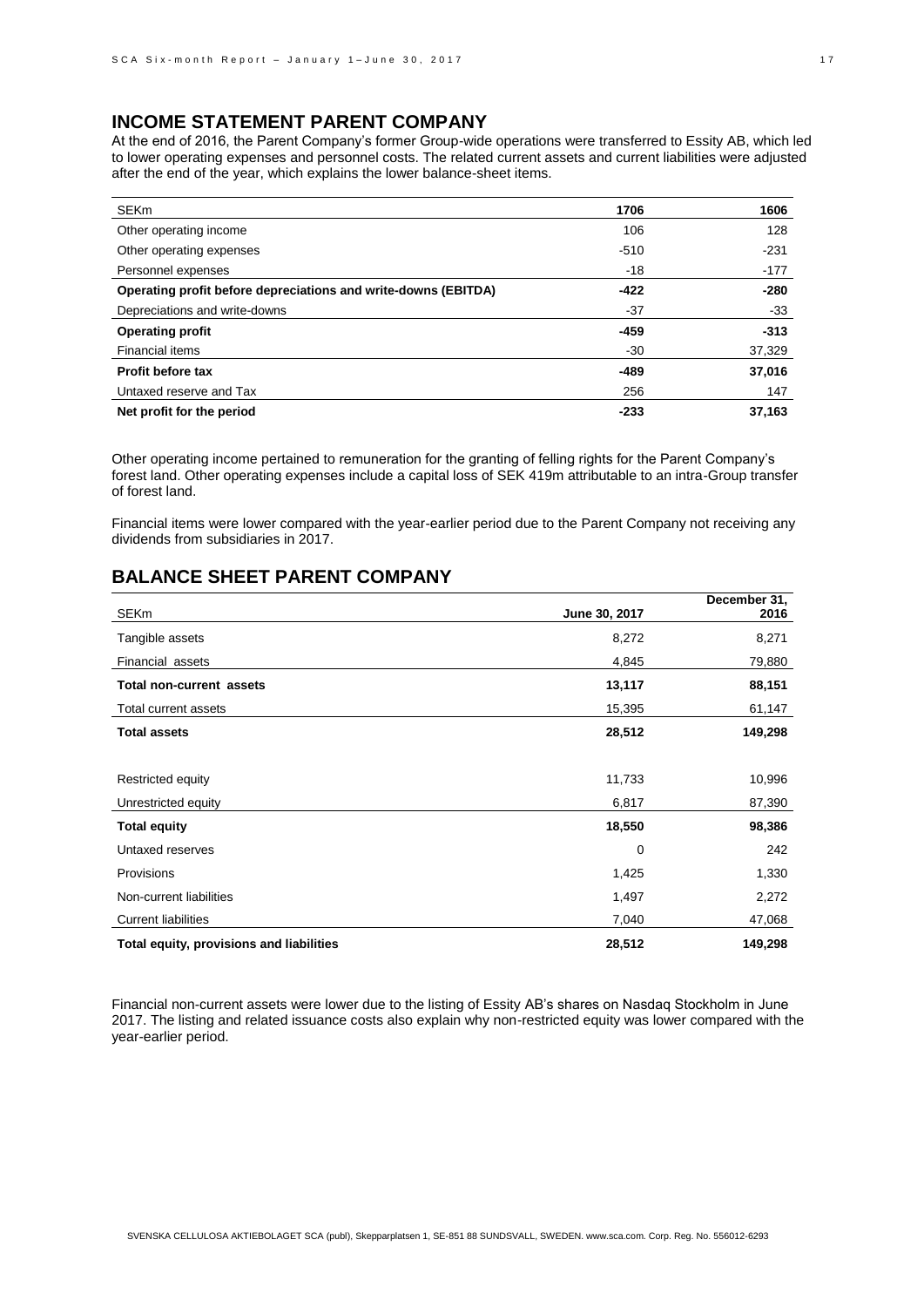# **NOTES**

### **1 ACCOUNTING PRINCIPLES**

This interim report has been prepared in accordance with IAS 34 and recommendation RFR 1 of the Swedish Financial Reporting Board, and with regards to the Parent Company, RFR 2. Effective January 1, 2017, SCA applies the following new or amended International Financial Reporting Standards (IFRS):

- Amendments to IAS 12: Recognition of Deferred Tax Assets for Unrealized Losses
- Amendments to IAS 7: Disclosure Initiative

The consolidated income statement and the Parent Company income statement for the continuing forest products company have been changed from a function-based income statement to a cost-based income statement, which better reflects the continuing operations.

The segmentation has been changed compared with the 2016 Annual Report. Transactions of external wood raw material swaps in the Forest segment are included in net sales, but recognized net of the corresponding raw material purchase. External sales of logistic services and by-products are now reported as other income (previously netted with other operating cost and energy cost, respectively).

In other respects, the accounting principles applied are consistent with those described in the 2016 Annual Report.

The abovementioned amendments are not judged to have any material impact on the Group's or Parent Company's results or financial position.

No major changes have occurred in the judgement regarding new or amended accounting standards after 2017, compared to the judgement reported in SCA's Annual Report 2016.

In this report, sales to the hygiene business have been regarded as sales to external parties and have not been eliminated. Profit for the period for the hygiene business is recognized on a separate line in the consolidated income statement. In the cash flow statement, the hygiene business is recognized separately under each main group. At June 30, 2017, only the continuing operations are included in the balance sheet. At December 31, 2016, both continuing and discontinued operations are included.

### **2 RISKS AND UNCERTAINTIES**

SCA's risk exposure and risk management are described on pages 76-81 of the 2016 Annual Report. Since yearend, the company's hygiene business has been distributed to SCA's shareholders under the name of Essity. Since the distribution comprised approximately 86% of the company's sales and approximately 69% of the company's capital at December 31, 2016, the distribution has had a significant impact on the company's risk profile. These changes are described below.

- **GDP growth and economic conditions.** The description of the forest products' exposure has not changed. However, there is no longer any exposure to the retail market or markets for institutional care and homecare facilities for incontinence products or the Away-From-Home (AFH) tissue market.
- **Impact of political decisions.** The public sector is no longer a significant customer.
- **Dependence on major customers and distributors.** The description of SCA's dependence on retail trade as the largest single customer group no longer applies to SCAs continuing operations. In 2016, SCA's ten largest customers accounted for about 26% of SCA's net sales. The largest single customer accounted for about 10% of net sales.
- **Risks at plants.** Insurance is no longer provided internally. All insurance is taken out with marketleading insurance companies. It should also be noted that the company's biggest fixed asset, the standing forest, remains uninsured.
- **Cost of input goods.** It should be noted that market pulp is no longer an input, but a product for sale. SCA does not purchase pulp from other suppliers, but produces all of its own pulp need.
- **Energy price risk.** In 2016, SCA purchased 2.3 TWh of electricity and no natural gas.
- **Currency risk**. As SCA essentially became a Swedish exporting company after the distribution of the hygiene business, the currency risk has changed significantly and is described on page 5 in this report.
- **Credit risk.** At June 30, 2017, credit exposure in accounts receivables amounted to SEK 2,469m and financial credit exposure, in which the counterparty is a financial player or a pension administrator, to SEK 2,437m. This exposure includes credit risk of SEK 1,139m for cash and cash equivalents. The credit exposure of derivative instruments was SEK 87m.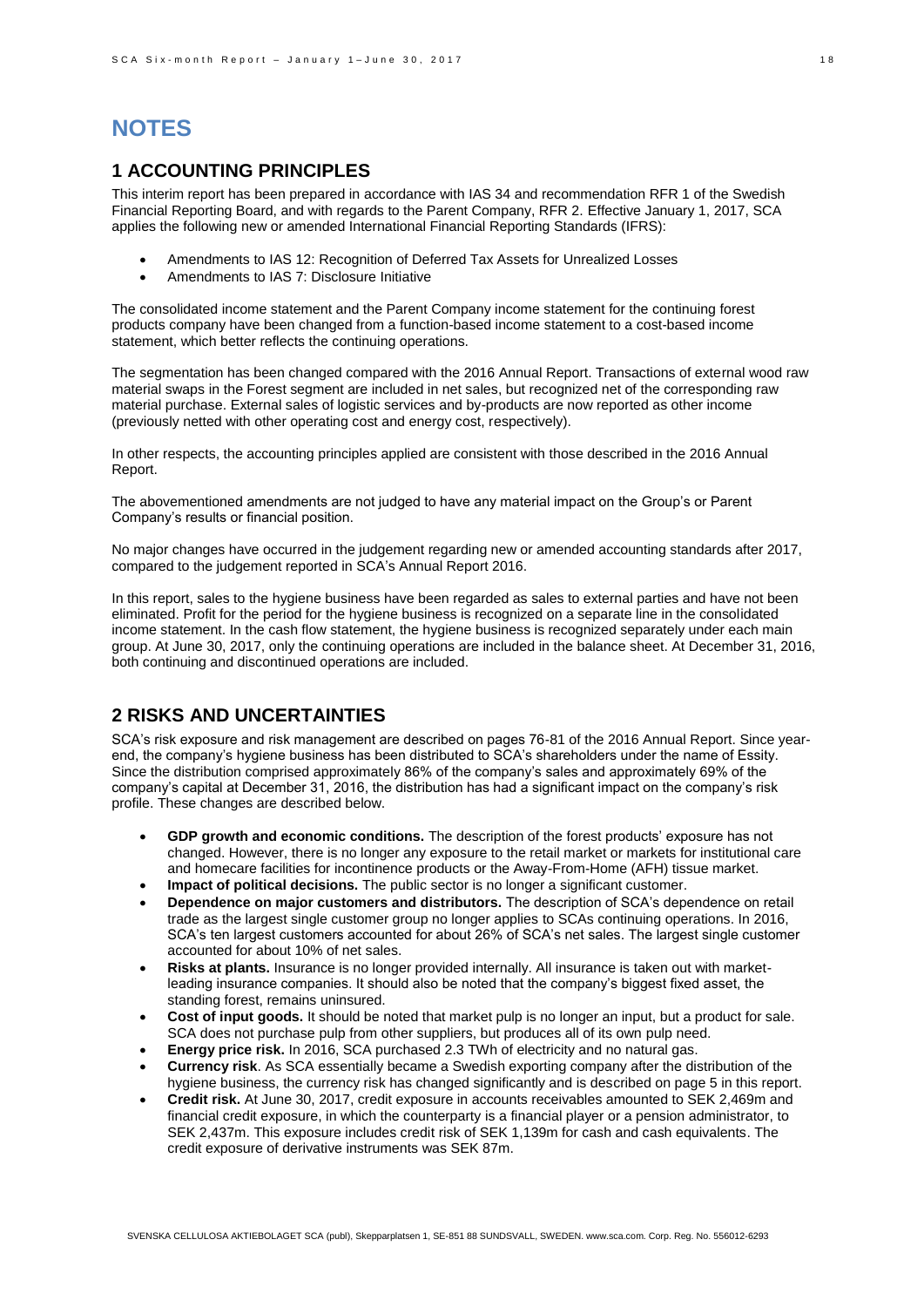- **Liquidity and refinancing risk.** The Group's financing mainly consists of bank loans from a group of four banks with good credit ratings and a bilateral loan from Svensk Exportkredit. The total amount of these credits and committed credit facilities is SEK 9,500m with maturities of three to seven years. At the end of the quarter, the average maturity of the gross debt was 3.9 years. At June 30, 2017, SCA's gross debt totaled SEK 7,750m. On the same date, unutilized credit facilities amounted to SEK 1,800m, and cash and cash equivalents to SEK 1,139m.
- **Interest rate risk**. At June 30, 2017, the average fixed-interest rate period for gross debt, including derivative instruments, was 5.1 months.

Distribution of the hygiene business entailed no principal changes to the company's risk profile in any other areas.

## **3 RELATED PARTY TRANSACTIONS**

No transactions took place between SCA and related parties with any material impact on the company's financial position or results.

### **4 DISCONTINUED OPERATION**

SCA distributed the shares in Essity to SCA's shareholders in a fixed ratio of 1:1, whereby shareholders received one Class A share in Essity for every Class A share in SCA, and one Class B share in Essity for every Class B share in SCA. Essity's first day of trading on Nasdaq Stockholm was June 15, 2016 and the closing price was SEK 247.20 for the Class A share and 248.50 for the Class B share. This represents a market capitalization of about SEK 174,448m for Essity. The remeasurement of assets and liabilities at fair value when Essity was distributed generated a profit effect of SEK 136,914m.

No impairment was carried out in conjunction with the distribution of the hygiene business.

The income statement and cash flow statement for the hygiene business from the beginning of the fiscal year until June 13, 2017 is presented below.

#### **EARNINGS TREND**

| <b>SEKm</b>           |          | 2017:2 2016:2 | 1706    | 1606    |
|-----------------------|----------|---------------|---------|---------|
| Net sales             | 22 5 8 6 | 24 983        | 47 854  | 49 231  |
| Operating profit      | 2478     | 1668          | 4 9 6 5 | 4 1 9 0 |
| Financial items       | $-221$   | $-111$        | -487    | $-414$  |
| Profit before tax     | 2 2 5 7  | 1 557         | 4 4 7 8 | 3776    |
| Tax                   | -546     | $-1982$       | $-1111$ | $-2576$ |
| Profit for the period | 1 7 1 1  | -425          | 3 3 6 7 | 1 200   |

### **CASH FLOW STATEMENT DISCONTINUED OPERATION**

| <b>SEKm</b>                                       | 1706      | 1606     |
|---------------------------------------------------|-----------|----------|
| Cash flow from operating activities               | 4.517     | 4.788    |
| Cash flow from investing activities               | $-15.591$ | $-6.422$ |
| Cash flow from financing activities               | 11.022    | 702      |
| Cash flow for the period, discontinued operations | -52       | -932     |

### **CONTINUING OPERATIONS' TRANSACTIONS WITH DISCONTINUED OPERATIONS**

| <b>SEKm</b>      | 1706  | 1606  | 1612 |
|------------------|-------|-------|------|
| Net sales        | 214   | 242   | 511  |
| Procured         | 0     | 0     | 0    |
| Other costs      | 0     | $-29$ | -56  |
| Financial income | 9     |       |      |
| Financial cost   | $-70$ | -56   | -108 |

1 From January 1 until June 13, 2017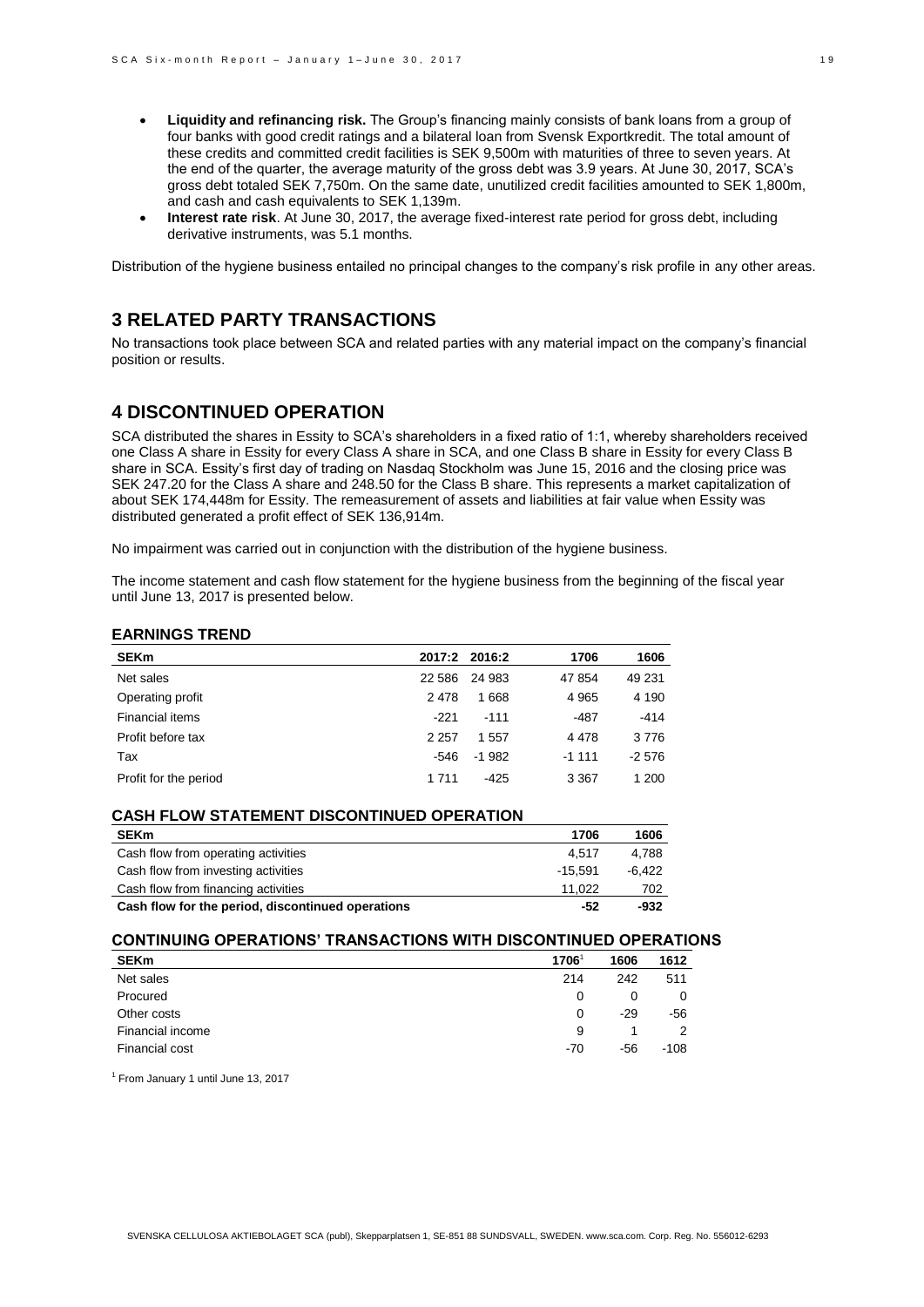### **5. FINANCIAL INSTRUMENTS PER CATEGORY**

*At June 30, 2017, only the continuing operations are included. At December 31, 2016, both continuing and discontinued operations are included.*

| <b>SEKm</b>                          | Carrying<br>amount in<br>the<br>balance<br>sheet | Measured at<br>fair value<br>through profit<br>or loss | Derivatives<br>used for<br>hedge<br>accounting | Available-<br>for-sale<br>financial<br>assets | Financial<br>liabilities<br>measured at<br>amortized cost | Of which fair<br>value by level' |          |
|--------------------------------------|--------------------------------------------------|--------------------------------------------------------|------------------------------------------------|-----------------------------------------------|-----------------------------------------------------------|----------------------------------|----------|
| March 31, 2017                       |                                                  |                                                        |                                                |                                               |                                                           |                                  | 2        |
| Derivatives                          | 121                                              | 34                                                     | 87                                             | 0                                             | 0                                                         | 0                                | 121      |
| Non-current financial assets         | 8                                                | 0                                                      | 0                                              | 8                                             | 0                                                         | 0                                | 8        |
| <b>Total assets</b>                  | 129                                              | 34                                                     | 87                                             | 8                                             | 0                                                         | 0                                | 129      |
| Derivatives                          | 34                                               | 18                                                     | 16                                             | 0                                             | $\Omega$                                                  | $\mathbf 0$                      | 34       |
| <b>Current financial liabilities</b> | 6 2 0 9                                          | 0                                                      | 0                                              | 0                                             | 6 2 0 9                                                   | 0                                | $\Omega$ |
| Non-current financial liabilities    | 1 5 3 2                                          | 0                                                      | 0                                              | 0                                             | 1 5 3 2                                                   | 0                                | 0        |
| <b>Total liabilities</b>             | 7775                                             | 18                                                     | 16                                             | 0                                             | 7 7 4 1                                                   | $\bf{0}$                         | 34       |

| <b>SEKm</b>                       | Carrying<br>amount in<br>the<br>balance<br>sheet | Measured at<br>fair value<br>through profit<br>or loss | Derivatives<br>used for<br>hedge<br>accounting | Available-<br>for-sale<br>financial<br>assets | Financial<br>liabilities<br>measured at<br>amortized cost | value by level' | Of which fair |
|-----------------------------------|--------------------------------------------------|--------------------------------------------------------|------------------------------------------------|-----------------------------------------------|-----------------------------------------------------------|-----------------|---------------|
| December 31, 2016                 |                                                  |                                                        |                                                |                                               |                                                           |                 | 2             |
| Derivatives                       | 1 2 5 9                                          | 313                                                    | 946                                            | 0                                             | 0                                                         | 0               | 1 2 5 9       |
| Non-current financial assets      | 90                                               | 0                                                      | 0                                              | 90                                            | 0                                                         | 82              | 8             |
| <b>Total assets</b>               | 1 3 4 9                                          | 313                                                    | 946                                            | 90                                            | 0                                                         | 82              | 1 2 6 7       |
| Derivatives                       | 705                                              | 567                                                    | 138                                            | 0                                             | 0                                                         | 0               | 705           |
| Current financial liabilities     | 4656                                             | 425                                                    | 0                                              | $\Omega$                                      | 4 2 3 1                                                   | $\Omega$        | 425           |
| Non-current financial liabilities | 31 338                                           | 16 0 21                                                | 0                                              | 0                                             | 15 317                                                    | 0               | 16 0 21       |
| <b>Total liabilities</b>          | 36 699                                           | 17013                                                  | 138                                            | 0                                             | 19548                                                     | 0               | 17 151        |

The fair value of trade receivables, other current and non-current receivables, cash and cash equivalents, trade payables and other current and non-current liabilities is estimated to be equal to their carrying amount. The total fair value of financial liabilities is SEK 7 756 (37 047).

No transfers between Levels 1 and 2 were made during the period. No financial instruments were classified as Level 3.

The fair value of financial instruments is calculated using current market prices on the balance-sheet date. The value of derivatives is based on published prices in an active market. The fair value of debt instruments is determined using valuation models, such as discounting future cash flows at quoted market rates for the respective maturity.

## **6. CONTINGENT LIABILITIES AND PLEDGED ASSETS, PARENT COMPANY**

| <b>Contingent liabilities</b> |               |                   |
|-------------------------------|---------------|-------------------|
| <b>SEKm</b>                   | June 30, 2017 | December 31, 2016 |
| Guarantees for subsidiaries   | 651           | 76 476            |
| Other contingent liabilities  | 0             | 17                |
| <b>Total</b>                  | 651           | 76 493            |
| <b>Pledged assets</b>         |               |                   |
| <b>SEKm</b>                   | June 30, 2017 | December 31, 2016 |
| Chattel mortgages             |               |                   |
|                               | 0             | 20                |
| Other                         | 0             | 130               |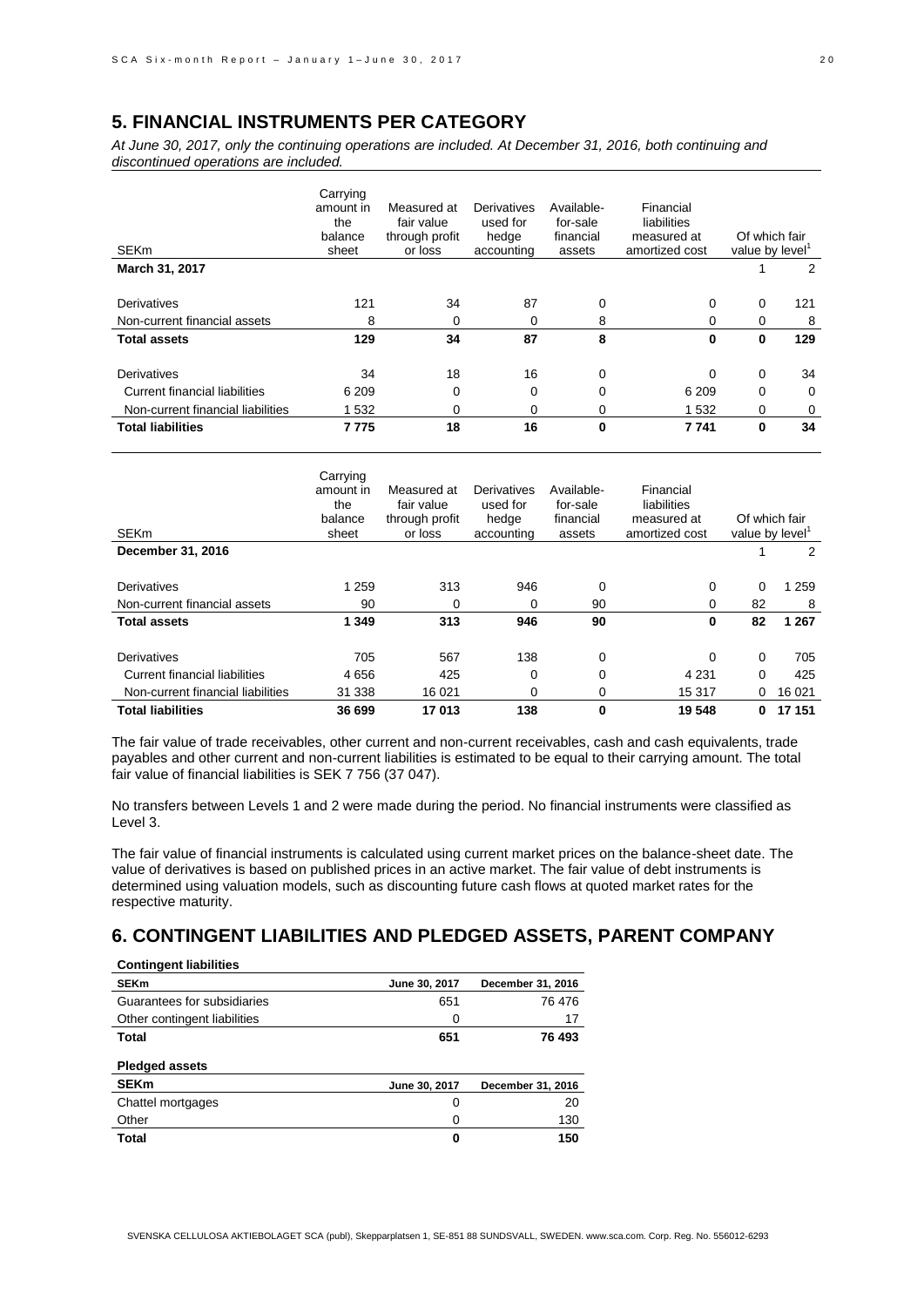# **7 USE OF NON-INTERNATIONAL FINANCIAL REPORTING STANDARDS (IFRS) PERFORMANCE MEASURES**

Reference is made in this interim report to a number of non-IFRS performance measures that are used to help investors as well as management analyze the company's operations. These are described on pages 92-94 of SCA's 2016 Annual Report. Described below are the non-IFRS performance measures that are used as a complement to the information in the Annual Report.

### **Description of financial performance measures not used in IFRS**

| <b>Non-IFRS performance</b>                                      | <b>Description</b>                                                                                                                                                                                                                                                                                                                                                                                                                                                                                | Reason for use of the measure                                                                                                                                                                                                                                           |
|------------------------------------------------------------------|---------------------------------------------------------------------------------------------------------------------------------------------------------------------------------------------------------------------------------------------------------------------------------------------------------------------------------------------------------------------------------------------------------------------------------------------------------------------------------------------------|-------------------------------------------------------------------------------------------------------------------------------------------------------------------------------------------------------------------------------------------------------------------------|
| measure                                                          |                                                                                                                                                                                                                                                                                                                                                                                                                                                                                                   |                                                                                                                                                                                                                                                                         |
| <b>EBITDA</b>                                                    | Operating profit before depreciation,<br>amortization and impairment of tangible and<br>intangible assets                                                                                                                                                                                                                                                                                                                                                                                         | The measure is a good complement for<br>comparing earnings with other companies,<br>regardless of the size of each company's<br>depreciations of non-current assets                                                                                                     |
| <b>Adjusted EBITDA</b>                                           | Operating profit before depreciation,<br>amortization and impairment of tangible and<br>intangible assets, excluding items affecting<br>comparability                                                                                                                                                                                                                                                                                                                                             | The measure is a good complement for<br>comparing earnings with other companies,<br>regardless of the size of each company's<br>depreciations of non-current assets and is also<br>adjusted for the impact of items affecting<br>comparability                          |
| <b>EBITDA</b> margin                                             | Operating profit before depreciation,<br>amortization and impairment of tangible and<br>intangible assets as a percentage of net sales<br>for the year                                                                                                                                                                                                                                                                                                                                            | The measure is a good complement for<br>comparing the margin with other companies,<br>regardless of the age of each company's non-<br>current assets or the rate of depreciation they<br>apply                                                                          |
| Adjusted EBITDA margin                                           | Operating profit before depreciation,<br>amortization and impairment of tangible and<br>intangible assets, excluding items affecting<br>comparability, as a percentage of net sales for<br>the year                                                                                                                                                                                                                                                                                               | The measure is a good complement for<br>comparing the margin with other companies,<br>regardless of the age of each company's non-<br>current assets or the rate of depreciation they<br>apply, and is also adjusted for the impact of<br>items affecting comparability |
| Adjusted operating margin                                        | Operating profit, excluding items affecting<br>comparability, as a percentage of net sales for<br>the year                                                                                                                                                                                                                                                                                                                                                                                        | Operating margin is a key component, together<br>with the capital turnover rate, for monitoring<br>value creation and is also adjusted for the impact<br>of items affecting comparability                                                                               |
| Adjusted return on capital<br>employed, ROCE                     | Accumulated return on capital employed is<br>calculated as operating profit on a rolling 12-<br>month basis, excluding items affecting<br>comparability, as a percentage of the average<br>of capital employed over the past five quarters.<br>Corresponding key figures for a quarter are<br>calculated as operating profit for the quarter,<br>excluding items affecting comparability,<br>multiplied by four as a percentage of the<br>average capital employed over the past two<br>quarters. | This is the central ratio for measuring return on<br>all capital tied up in operations, adjusted for the<br>impact of items affecting comparability.                                                                                                                    |
| Earnings per share,<br>continuing operations                     | Net profit for the period from continuing<br>operations divided by the number of listed<br>shares                                                                                                                                                                                                                                                                                                                                                                                                 | The measure shows the amount of earnings per<br>share generated by the continuing operations                                                                                                                                                                            |
| Earnings per share,<br>continuing and discontinued<br>operations | Net profit for the period from continuing and<br>discontinued operations divided by the number<br>of listed shares                                                                                                                                                                                                                                                                                                                                                                                | The measure shows the amount of earnings per<br>share generated by the continuing and<br>discontinued operations                                                                                                                                                        |
| Working capital as a<br>percentage of sales                      | Working capital divided by rolling 12-month net<br>sales                                                                                                                                                                                                                                                                                                                                                                                                                                          | Shows the amount of the sales that is tied-up in<br>working capital                                                                                                                                                                                                     |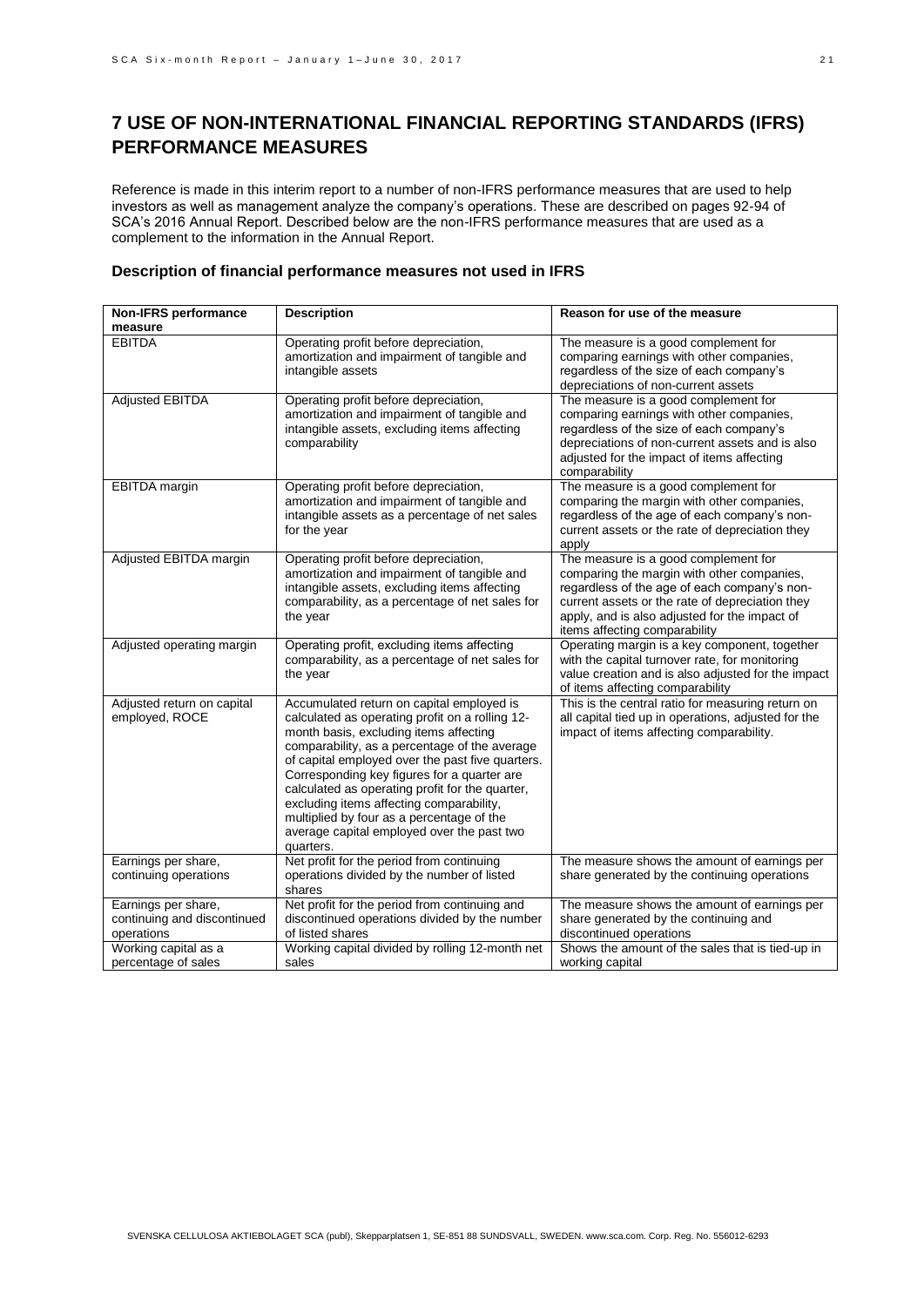### **CALCULATION OF FINANCIAL PERFORMANCE MEASURES NOT DEFINED IN IFRS**

## **CAPITAL EMPLOYED**

| <b>SEKm</b>                                                                       | 1706    | 1612    |
|-----------------------------------------------------------------------------------|---------|---------|
| Total assets                                                                      | 56 242  | 52 958  |
| -Financial receivables                                                            | -2 436  | $-1421$ |
| -Non-current non-interest bearing liabilities                                     | -8 281  | -7 961  |
| -Current non-interest bearing liabilities                                         | $-4226$ | $-3699$ |
| Assets                                                                            | 0       | 307     |
| Liabilities                                                                       | 0       | -57     |
| Capital employed                                                                  | 41 299  | 40 127  |
| Return on capital employed <sup>1</sup>                                           | 5.1%    | 5,8%    |
| Return on capital employed <sup>1</sup> , excluding items affecting comparability | 5.4%    | 5.5%    |

## **WORKING CAPITAL**

| <b>SEKm</b>                                         | 1706    | 1612    |
|-----------------------------------------------------|---------|---------|
| Inventories                                         | 3 2 7 3 | 3 4 0 2 |
| Accounts receivable                                 | 2469    | 1968    |
| Other current receivables                           | 651     | 566     |
| Accounts payable                                    | $-2938$ | $-2778$ |
| Other current liabilities                           | $-1242$ | -863    |
| Adjustments <sup>2</sup>                            | 460     | 243     |
| Assets for transfer to discontinued operations      | 0       | 259     |
| Liabilities for transfer to discontinued operations | 0       | -57     |
| <b>Working capital</b>                              | 2673    | 2740    |
| Working capital / net sales %                       | 17%     | 18%     |

### **NET DEBT**

| <b>SEKm</b>                                      | 1706    | 1612    |
|--------------------------------------------------|---------|---------|
| Surplus in funded pension plans                  | 1 203   | 851     |
|                                                  |         |         |
| Non-current financial assets                     | 8       | 8       |
| <b>Current financial assets</b>                  | 87      | 809     |
| Cash and cash equivalents                        | 1 1 3 9 | 238     |
| <b>Financial receivables</b>                     | 2 4 3 7 | 1906    |
|                                                  |         |         |
| Non-current financial liabilities                | 1 532   | 63      |
| Provisions for pensions                          | 271     | 329     |
| <b>Current financial liabilities</b>             | 6 2 1 8 | 1702    |
| <b>Financial liabilities</b>                     | 8 0 21  | 2 0 9 4 |
| Net debt                                         | $-5584$ | -188    |
|                                                  |         |         |
| <sup>1</sup> rolling 12 månader                  |         |         |
|                                                  |         |         |
| <sup>*2</sup> Adjustments                        |         |         |
| Other current receivables, green certificates    | $-12$   | $-34$   |
| Accounts payable, strategic capital expenditures | 442     | 274     |
| Other current liabilities, emission rights       | 30      | 3       |
|                                                  | 460     | 243     |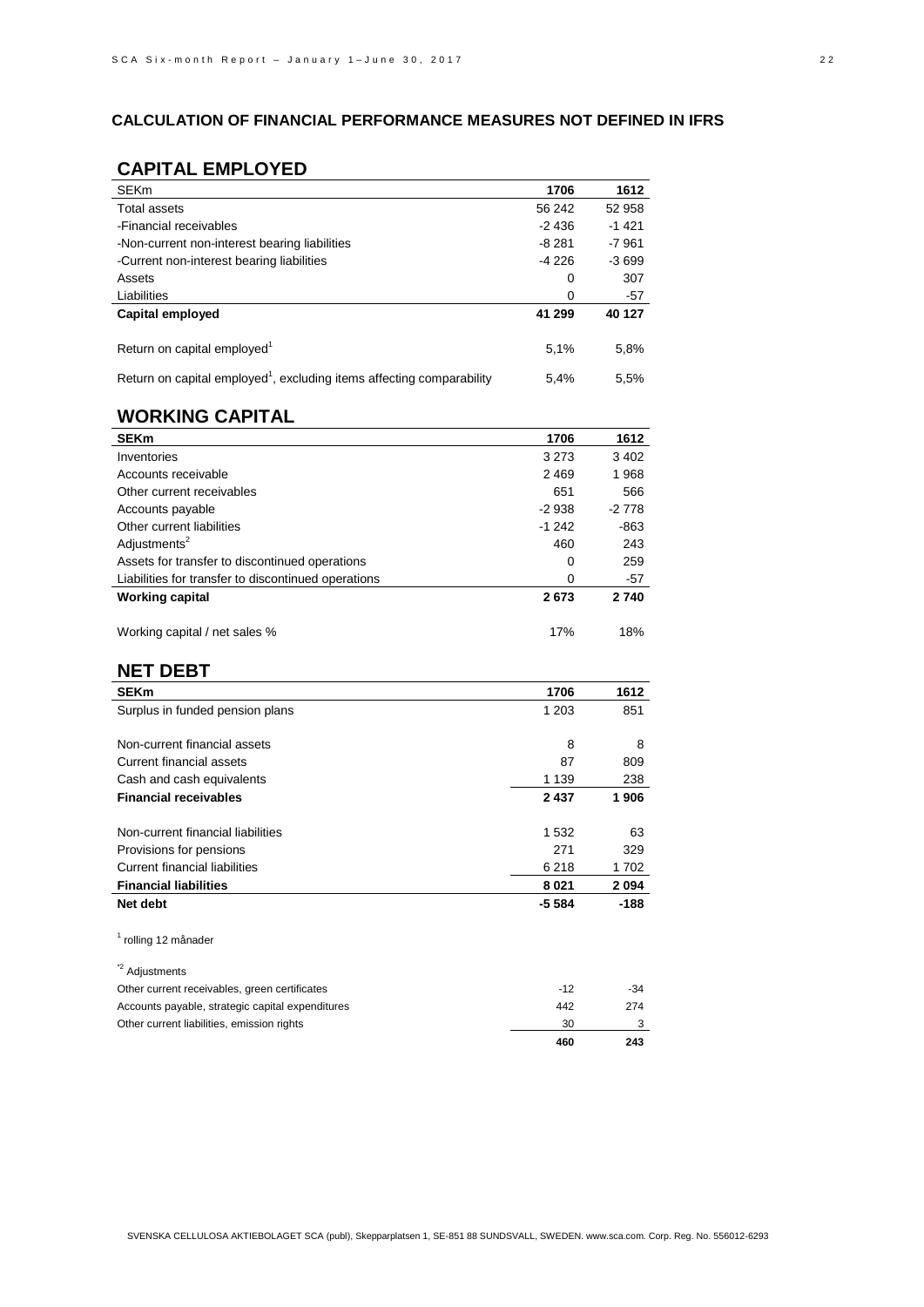### **8 SEGMENT INFORMATION**

The forest products company SCA reports four segments in accordance with IFRS 8:

- The Forest segment manages 2.6 million hectares of forest land, of which 2 million is productive, and supplies timber to SCA's forest industry operations (Wood, Pulp and Paper). Roughly the same amount of timber that is harvested from SCA's own forests is purchased from other forest owners. By-products are used in energy production.
- The Wood segment comprises five sawmills in Sweden, wood processing units with planing mills in Sweden, France and the UK, as well as a distribution and wholesale business. By-products are used in energy production.
- The Pulp segment comprises kraft pulp and chemical thermomechanical pulp (CTMP). The pulp is produced in Östrand, where a major investment project to expand the production capacity is also ongoing.
- The Paper segment comprises packaging papers (kraftliner) manufactured in Obbola and Munksund and publication paper manufactured in Ortviken, and used for magazines, catalogues and commercial print.

### **NET SALES**

| <b>SEKm</b>            |        |        |        |        | 2017:2 2017:1 2016:4 2016:3 2016:2 2016:1 |        |
|------------------------|--------|--------|--------|--------|-------------------------------------------|--------|
| Forest                 | 1.210  | 1.312  | 1.296  | 1.261  | 1.234                                     | 1.187  |
| Wood                   | 1.637  | l.364  | 1.361  | 1,320  | 1.496                                     | 1,264  |
| Pulp                   | 585    | 641    | 668    | 668    | 556                                       | 600    |
| Paper                  | 2.072  | 2.046  | 1.998  | 1.859  | 1.889                                     | 1,998  |
| Intra-group deliveries | -1.282 | -1.394 | -1,384 | -1,339 | -1,303                                    | -1.256 |
| <b>Total net sales</b> | 4.222  | 3,969  | 3,939  | 3,769  | 3,872                                     | 3,793  |
|                        |        |        |        |        |                                           |        |

#### **ADJUSTED EBITDA**

| <b>SEKm</b>                        | 2017:2 | 2017:1 |     |       | 2016:4 2016:3 2016:2 2016:1 |       |
|------------------------------------|--------|--------|-----|-------|-----------------------------|-------|
| Forest                             | 364    | 325    | 338 | 295   | 312                         | 293   |
| Wood                               | 154    | 145    | 161 | 143   | 140                         | 87    |
| Pulp                               | 71     | 104    | 102 | 160   | 105                         | 163   |
| Paper                              | 291    | 268    | 276 | 290   | 259                         | 303   |
| Other                              | -53    | -35    | -51 | $-47$ | $-27$                       | $-33$ |
| Total adjusted EBITDA <sup>1</sup> | 827    | 807    | 826 | 841   | 789                         | 813   |

#### **ADJUSTED EBITDA MARGIN**

| %                                         |      |      |      |      | 2017:2 2017:1 2016:4 2016:3 2016:2 2016:1 |      |
|-------------------------------------------|------|------|------|------|-------------------------------------------|------|
| Forest                                    | 30.1 | 24.7 | 26.1 | 23.4 | 25.3                                      | 24.7 |
| Wood                                      | 9.4  | 10.6 | 11.8 | 10.8 | 9.4                                       | 6.9  |
| Pulp                                      | 12.1 | 16.3 | 15.3 | 24.0 | 18.9                                      | 27.2 |
| Paper                                     | 14.0 | 13.1 | 13.8 | 15.6 | 13.7                                      | 15.2 |
| Total adjusted EBITDA margin <sup>1</sup> | 19.6 | 20.3 | 21.0 | 22.3 | 20.4                                      | 21.4 |

#### **ADJUSTED OPERATING PROFIT**

| <b>SEKm</b>                                  | 2017:2 | 2017:1 2016:4 2016:3 2016:2 2016:1 |     |     |     |       |
|----------------------------------------------|--------|------------------------------------|-----|-----|-----|-------|
| Forest                                       | 336    | 297                                | 310 | 269 | 285 | 267   |
| Wood                                         | 99     | 83                                 | 108 | 95  | 93  | 38    |
| Pulp                                         | 16     | 31                                 | 37  | 97  | 39  | 99    |
| Paper                                        | 156    | 141                                | 139 | 165 | 118 | 164   |
| Other                                        | -53    | -44                                | -55 | -49 | -29 | $-35$ |
| Total adjusted operating profit <sup>1</sup> | 554    | 508                                | 539 | 577 | 506 | 533   |

#### **ADJUSTED OPERATING MARGIN**

| $\frac{0}{0}$                                | 2017:2 |      |      |      | 2017:1 2016:4 2016:3 2016:2 2016:1 |      |
|----------------------------------------------|--------|------|------|------|------------------------------------|------|
| Forest                                       | 27.8   | 22.6 | 23.9 | 21.3 | 23.1                               | 22.5 |
| Wood                                         | 6.0    | 6.1  | 7.9  | 7.2  | 6.2                                | 3.0  |
| Pulp                                         | 2.7    | 4.9  | 5.5  | 14.5 | 7.0                                | 16.5 |
| Paper                                        | 7.5    | 6.9  | 7.0  | 8.9  | 6.2                                | 8.2  |
| Total adjusted operating margin <sup>1</sup> | 13.1   | 12.8 | 13.7 | 15.3 | 13.1                               | 14.1 |

**1** Excluding items affecting comparability